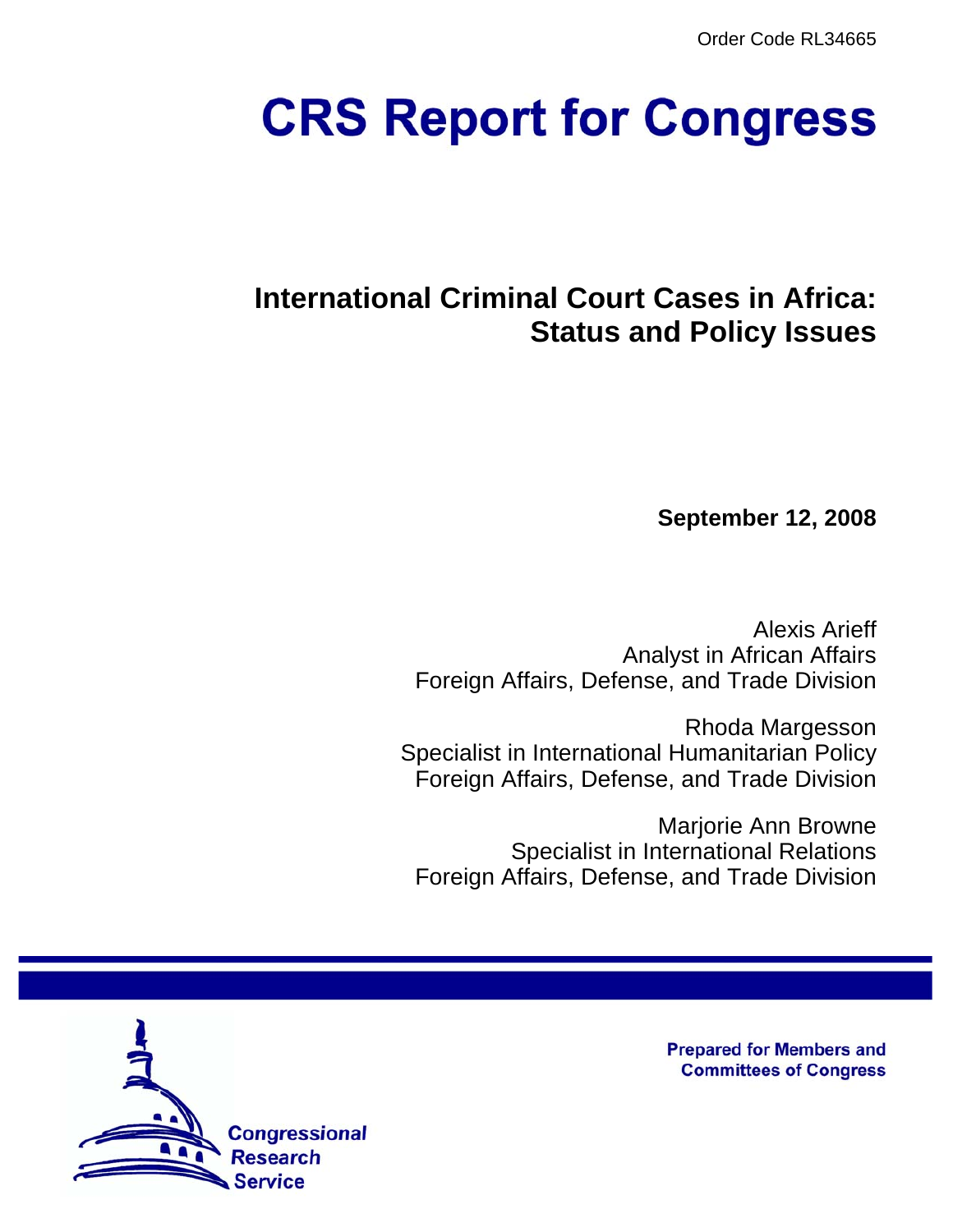## International Criminal Court Cases in Africa: Status and Policy Issues

## **Summary**

The International Criminal Court (ICC), which was established in 2002, has todate initiated investigations exclusively in Sub-Saharan Africa. The ICC Prosecutor has opened cases against 12 individuals for alleged crimes in northern Uganda, the Democratic Republic of Congo, the Central African Republic, and the Darfur region of Sudan. In addition, the Prosecutor is analyzing situations — a preliminary step toward initiating a full investigation — in Côte d'Ivoire, Kenya, and Chad, as well as in Colombia, Afghanistan, and Georgia. Recent congressional interest in the work of the ICC in Africa has arisen from concern over gross human rights violations on the continent. Legislation before the  $110<sup>th</sup>$  Congress references the ICC with respect to several ongoing African conflicts, including those in northern Uganda, the Democratic Republic of Congo, and the Darfur region of Sudan.

On July 14, 2008, the ICC Prosecutor requested a warrant for the arrest of Sudanese President Omar Hassan al-Bashir, accusing him of genocide, crimes against humanity, and war crimes in Darfur. The request, which awaits a decision by a panel of ICC judges, represents the first attempt by the ICC to prosecute a sitting head of state, and the first ICC case to cite the crime of genocide. Although the Prosecutor's action has drawn praise from human rights advocates, it also has raised fears that ICC actions in Sudan could threaten ongoing peace processes in Darfur and southern Sudan or endanger international humanitarian and peacekeeping operations. Unlike the three other African countries under ICC investigation, Sudan is not a party to the ICC. Instead, the ICC was granted jurisdiction over Darfur through a United Nations Security Council resolution in March 2005. The United States, as a member of the Security Council, can influence the ICC's actions. The Bush Administration, which holds the Sudanese government responsible for genocide, has sought to balance its strong opposition to the ICC with its policy on alleged crimes in Darfur.

Four suspects in other ICC investigations are currently in ICC custody, pending trial. Three are alleged leaders of Congolese militias, and the fourth is a former Congolese vice president, senator, and former rebel leader who is accused of crimes committed in neighboring Central African Republic. This report provides background on ICC investigations in Africa and gives an overview of cases currently before the Court. The report also examines issues raised by the ICC's actions in Africa, including the ICC's possible role in deterring future abuses and the potential impact of international criminal prosecutions on peace processes, ongoing in many countries on the continent.

In-depth background on U.S. policy toward the ICC can be found in CRS Report RL31495, *U.S. Policy Regarding the International Criminal Court*, by Jennifer K. Elsea. Further background on Sudan and an analysis of U.S. policy options can be found in CRS Report RL33574, *Sudan: The Crisis in Darfur and Status of the North-South Peace Agreement*, by Ted Dagne. This report may be updated as events warrant.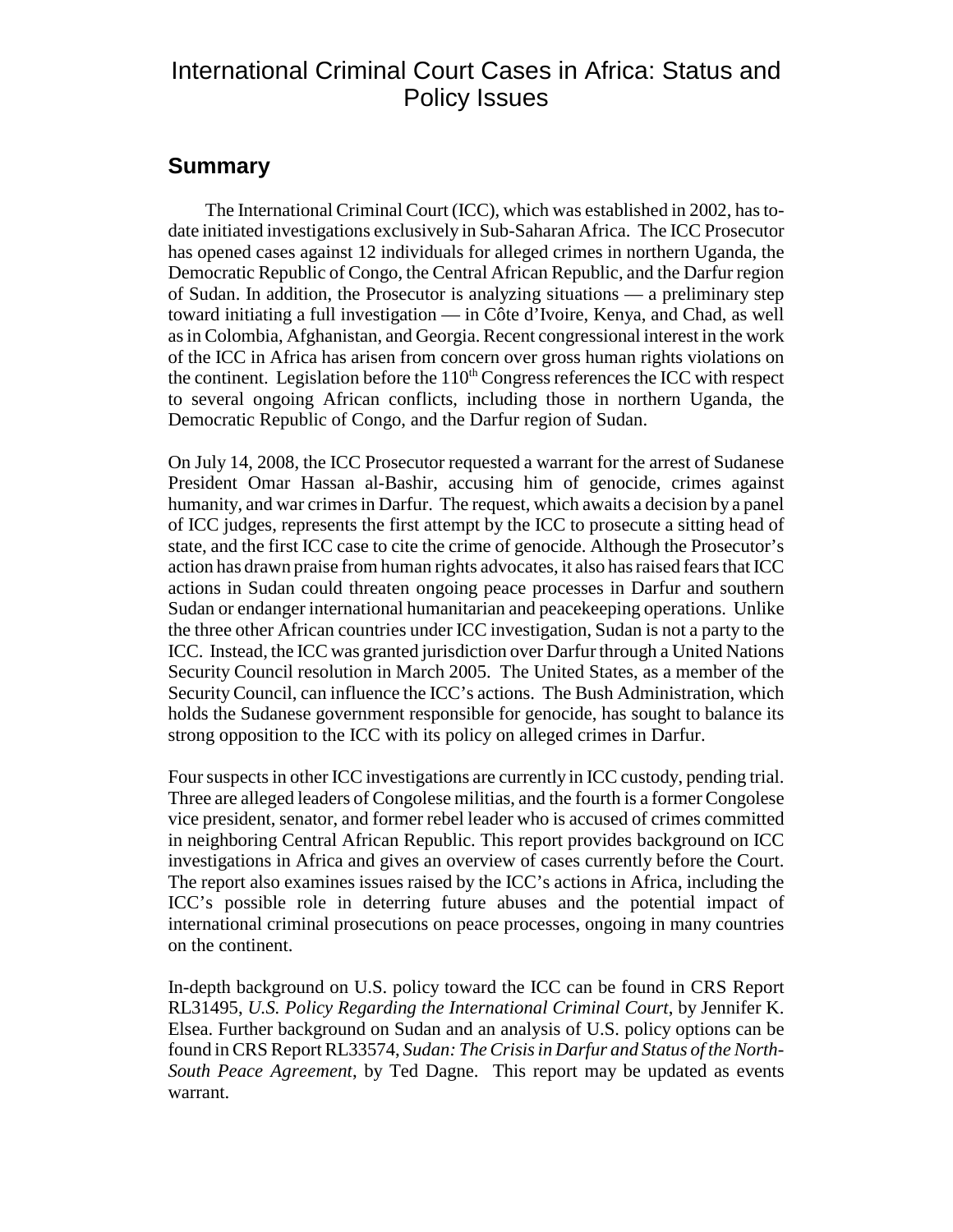## **Contents**

| The ICC and Other International Courts and Tribunals 4           |
|------------------------------------------------------------------|
|                                                                  |
|                                                                  |
| Restrictions on U.S. Assistance to African Parties to the ICC  6 |
|                                                                  |
|                                                                  |
| The U.S. Position on U.N. Security Council Resolution 1593  9    |
|                                                                  |
|                                                                  |
|                                                                  |
|                                                                  |
|                                                                  |
|                                                                  |
|                                                                  |
|                                                                  |
|                                                                  |
|                                                                  |
|                                                                  |
|                                                                  |
| Germain Katanga and Mathieu Ngudjolo Chui  22                    |
|                                                                  |
|                                                                  |
|                                                                  |
|                                                                  |
|                                                                  |
|                                                                  |
|                                                                  |

## **List of Tables**

| Appendix A. List of African States Showing Whether They Are Parties to the ICC |  |  |  |
|--------------------------------------------------------------------------------|--|--|--|
|                                                                                |  |  |  |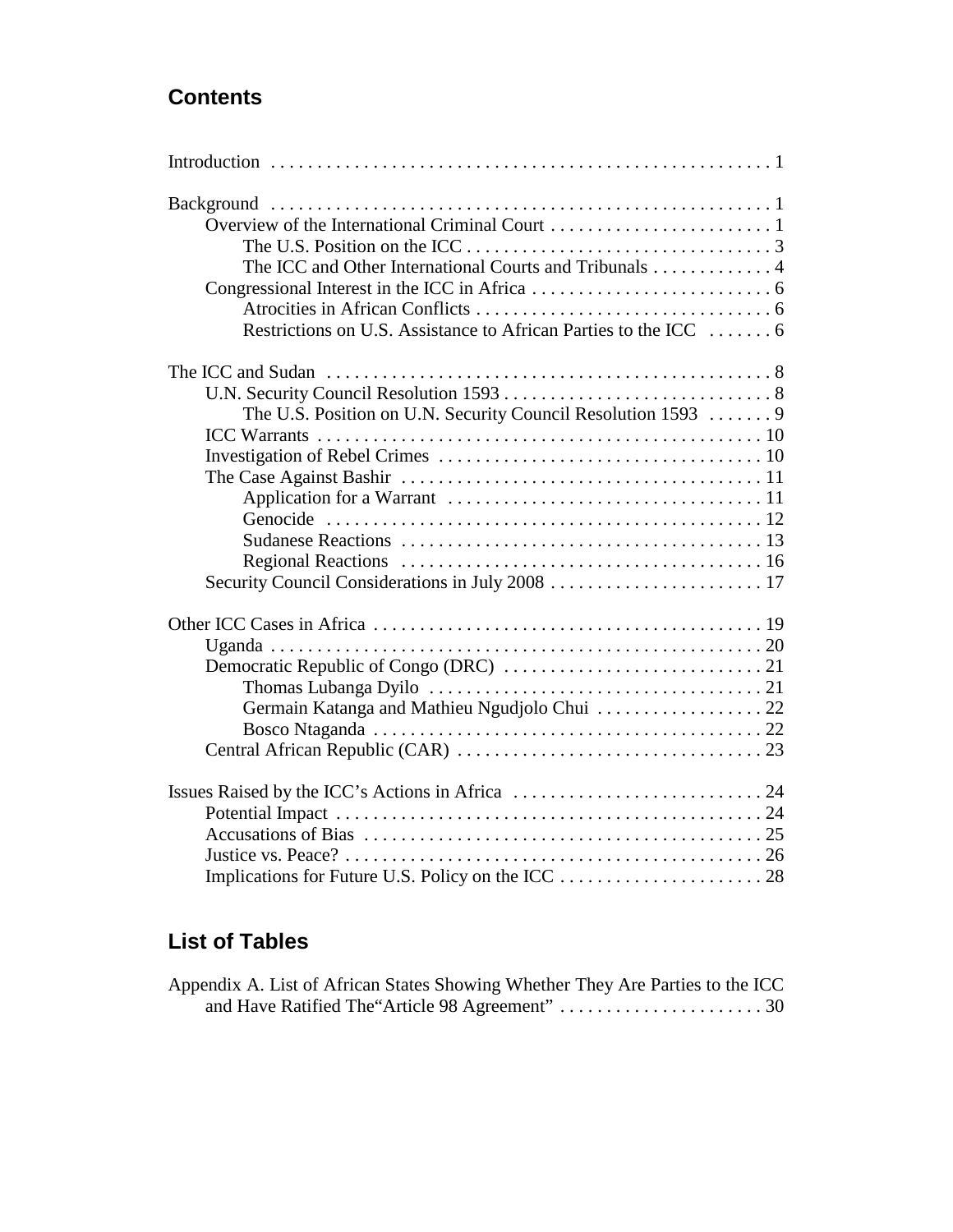## International Criminal Court Cases in Africa: Status and Policy Issues

## **Introduction**

The International Criminal Court (ICC) has to-date initiated investigations exclusively in Sub-Saharan Africa. Recent congressional interest in the work of the ICC in Africa has focused on the role that the ICC may play in addressing gross human rights violations on the continent. While many Members of Congress remain opposed to the Court, several pieces of legislation before the  $110<sup>th</sup>$  Congress reference the ICC with respect to ongoing African conflicts, including those in northern Uganda, the Democratic Republic of Congo, and the Darfur region of Sudan.

Congress and the Bush Administration have each stated that genocide is occurring in Darfur.<sup>1</sup> On July 14, 2008, the ICC Prosecutor requested a warrant for the arrest of Sudanese President Omar Hassan al-Bashir for genocide, crimes against humanity, and war crimes in the Darfur region of Sudan. This represents the first time the ICC Prosecutor has named a sitting head of state, and the first time he has accused a suspect of genocide. While the attempt to prosecute of the Sudanese president has drawn praise from human rights advocates, the European Union, and others, it also has raised concerns that ICC actions in Sudan could threaten ongoing peace processes in Darfur and southern Sudan or endanger international humanitarian and peacekeeping operations.

This report provides background on ICC investigations in Africa and gives an overview of cases before the Court. The report also examines issues raised by the ICC's actions in Africa, including the ICC's possible role in deterring future abuses and the potential effect of international criminal prosecutions on peace processes.

## **Background**

## **Overview of the International Criminal Court**

The Statute of the ICC, also known as the Rome Statute, entered into force on July 1, 2002, and established a permanent, independent Court to investigate and bring to justice individuals who commit the most heinous violations of international law

<sup>&</sup>lt;sup>1</sup> Concurrent Resolution Declaring Genocide in Darfur, Sudan (H.Con.Res. 467 [108<sup>th</sup>]), agreed to by the House of Representatives and the Senate on July 22, 2004; White House Press Release, "President's Statement on Violence in Darfur, Sudan," September 9, 2004.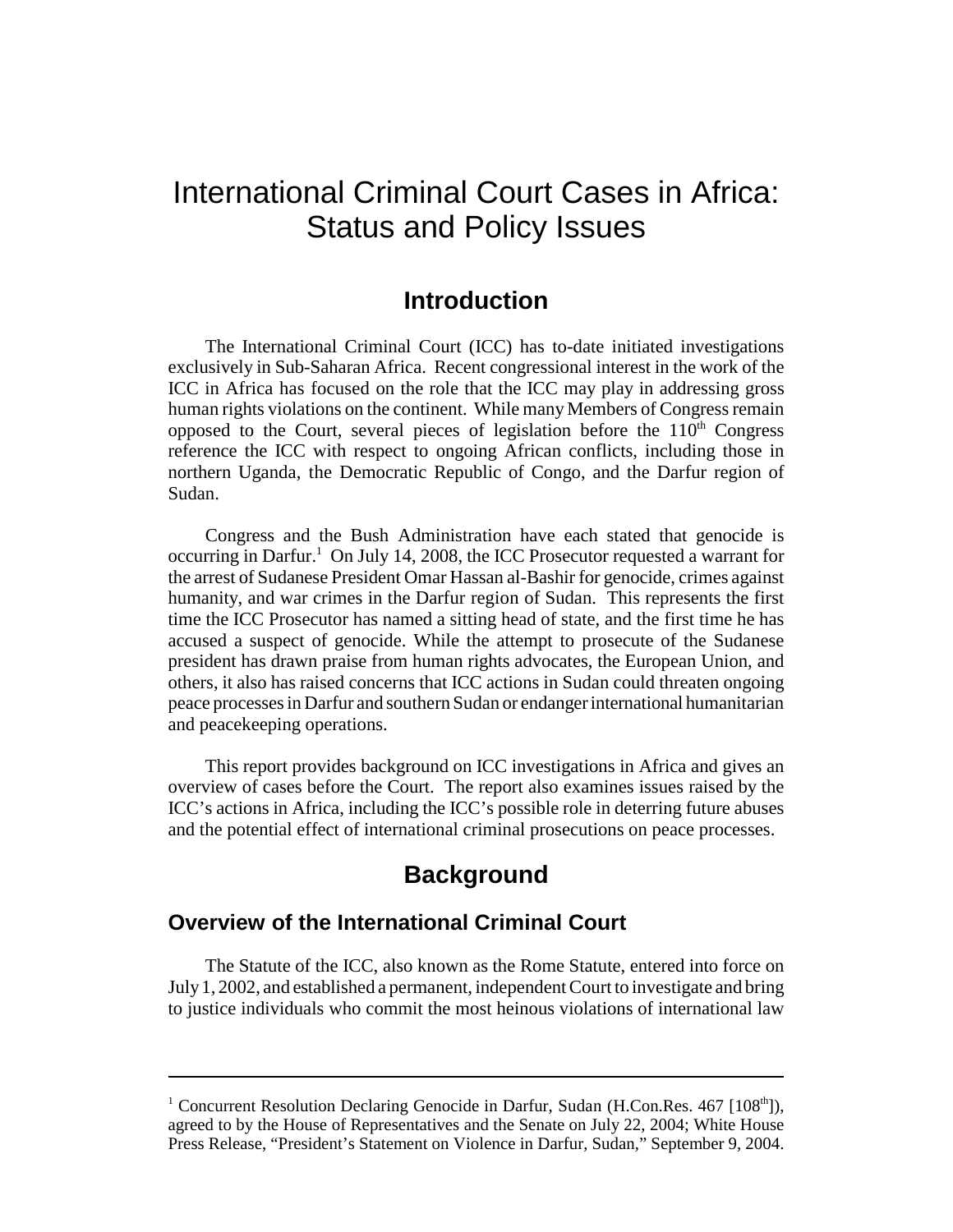and human rights, namely war crimes, crimes against humanity, and genocide.<sup>2</sup> The ICC's jurisdiction extends only over crimes committed since the entry into force of the Statute. The ICC is headquartered in The Hague, Netherlands. As of June 1, 2008, 106 countries were parties to the Statute.<sup>3</sup> The United States is not a party to the ICC. The Assembly of States Parties (the body made up of the 106 parties) provides administrative oversight and other support for the Court, including adoption of the budget and election of 18 judges, the Prosecutor (currently Luis Moreno-Ocampo from Argentina), and the Registrar (currently Bruno Cathala from France).4

Situations<sup>5</sup> may be referred to the ICC in one of three ways as outlined in the articles of the Statute: by a state party to the Statute, the ICC Prosecutor, or the United Nations (U.N.) Security Council. Currently, four situations have been publicly referred to the Prosecutor. The governments of three countries (all parties to the ICC) — Uganda, the Democratic Republic of Congo, and the Central African Republic — each have referred situations to the Prosecutor. The U.N. Security Council has referred one situation (Darfur, Sudan) to the Prosecutor.<sup>6</sup> At least two

 $2$  The ICC began operating at its inauguration on March 11, 2003. The ICC plans to define and determine its jurisdiction over Crimes of Aggression in 2009. The Statute also established a second independent institution, the Trust Fund for Victims, to help victims of these crimes. The Trust Fund for Victims can only act in situations where the ICC has jurisdiction.

 $3$  For the current status of signatures, ratifications, and reservations, see the ICC's website, [http://www.icc-cpi.int/asp/statesparties.html].

<sup>4</sup> For background information on the International Criminal Court, see CRS Report RL31437, *International Criminal Court: Overview and Selected Issues*, by Jennifer Elsea.

<sup>&</sup>lt;sup>5</sup> Articles 13 and 14 (1) of the Rome Statute provide for both States Parties and U.N. Security Council referral of "situations" to the Court. During the negotiations, the question arose of whether individual "cases" or "situations" should be referred to the ICC Prosecutor. According to one author, writing on the jurisdiction of the ICC, "it was suggested that States Parties should not be able to make complaints about individual crimes or cases: it would be more appropriate, and less political, if 'situations' were instead referred to the Court." (Elizabeth Wilmshurst, "Jurisdiction of the Court," Chapter 3, in Roy S.Lee, editor, *The International Criminal Court. The Making of the Rome Statute: Issues, Negotiations, Results* [Boston: Kluwer Law International, 1999], p. 131.) Another author, writing on the role of the Prosecutor, noted that the "powers of the Prosecutor could also be broadened in the context of a State's complaint to the Court, if the complaint referred to 'situations' rather than to individual 'cases.'" A proposal to this effect, introduced by the U.S. delegation in 1996, was "very soon supported by a large majority of States," many of whom had been "uneasy" with allowing a party to "select individual cases of violations and lodge complaints...with respect to such cases. This could...encourage politicization of the complaint procedure." The Prosecutor, after referral of the situation, could "initiate a case against the individual or individuals concerned." (Silvia A. Fernandez de Gurmendi, "The Role of the International Prosecutor," Chapter 6, in Lee, *The International Criminal Court*, p. 180.)

<sup>6</sup> See press releases on each referral at the ICC's website, [http://www.icc-cpi.int].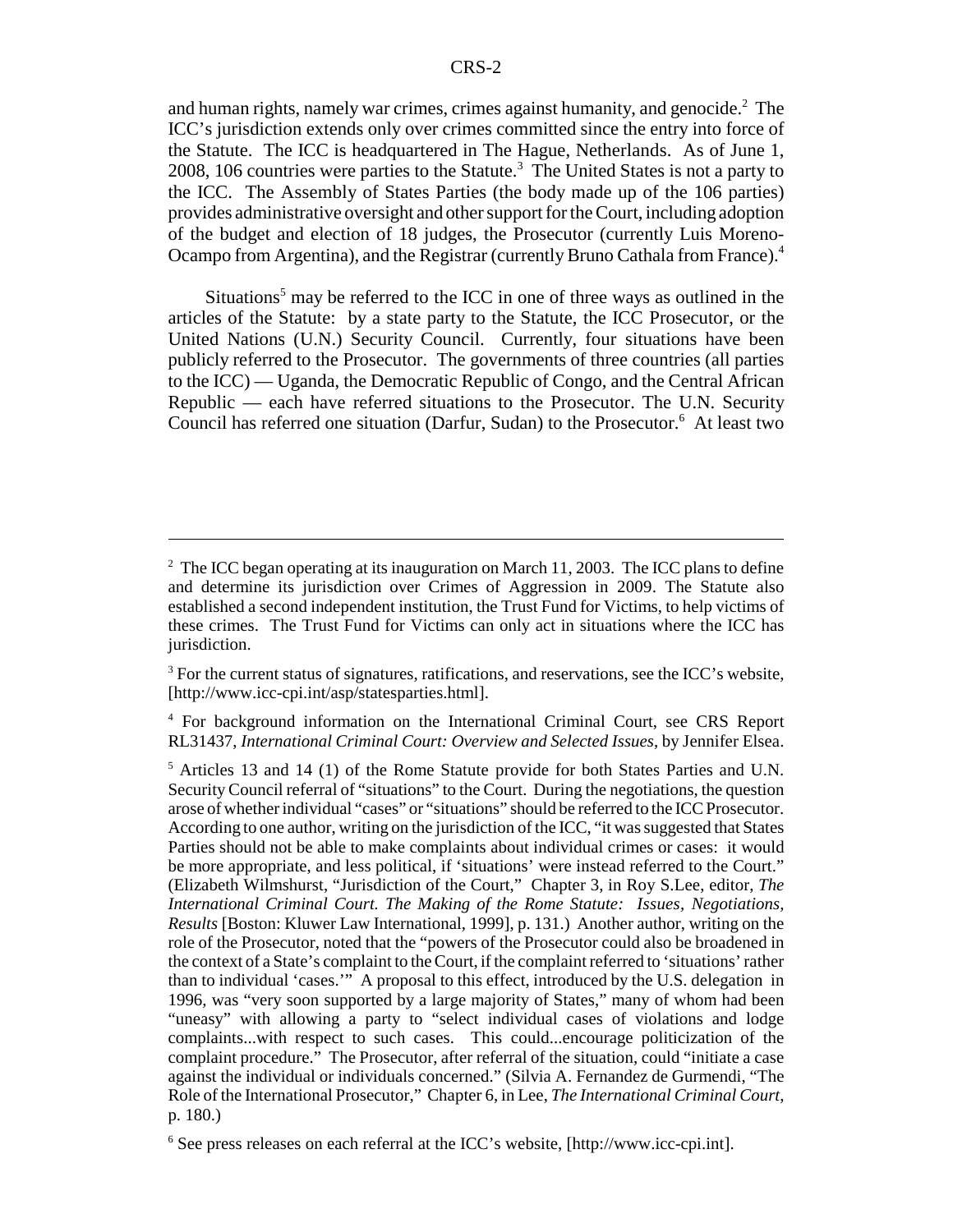potential situations were dismissed following preliminary analysis, and at least six others remain under consideration.7

The ICC is considered a court of last resort  $-$  it will only investigate or prosecute cases of the most serious crimes perpetrated by individuals (not organizations or governments), and then, only when national judicial systems are unwilling or unable to handle them. This principle of admissibility before the Court is known as "complementarity."8 Although many domestic legal systems grant sitting heads of state immunity from criminal prosecution, the Rome Statute grants the ICC jurisdiction over any individual, regardless of official capacity.<sup>9</sup>

**The U.S. Position on the ICC.** The United States is not a party to the Rome Statute. The Bush Administration firmly opposes the Court and has renounced any U.S. obligations under the treaty.<sup>10</sup> It objects to the Court on a number of grounds, including:

- the Court's assertion of jurisdiction (in certain circumstances) over citizens, including military personnel, of countries that are not parties to the treaty<sup>11</sup>;
- the perceived lack of adequate checks and balances on the powers of the ICC prosecutors and judges;
- the perceived dilution of the role of the U.N. Security Council in maintaining peace and security; and
- the ICC's potentially chilling effect on America's willingness to project power in the defense of its interests.

<sup>9</sup> Article 27 of the Rome Statute.

<sup>7</sup> Reportedly, the ICC has received 1,700 communications about alleged crimes in 139 countries, but 80 percent have been found to be outside the jurisdiction of the court. The Prosecutor has received self referrals only from African countries. See Stephanie Hanson, Global Policy Forum, "Africa and the International Criminal Court," *Council on Foreign Relations*, July 24, 2008.

<sup>&</sup>lt;sup>8</sup> The bar for proving complementarity has been set very high. In the ICC case against Congolese suspect Thomas Lubanga Dyilo, the Pre-Trial Chamber ruled that in order for a case to be inadmissible, national proceedings must encompass "both the person and the conduct which is the subject of the case before the Court" (ICC Pre-Trial Chamber I, The Prosecutor Vs. Thomas Lubanga Dyilo, *Decision on the Prosecutor's Application for a Warrant of Arrest, Article 38*, February 10, 2006). This language suggests that a domestic prosecution must essentially duplicate the ICC prosecution in order for admissibility to be challenged. Even in such a case, the ICC may retain jurisdiction if domestic proceedings are not conducted impartially or independently (Rome Statute, Article 17).

<sup>&</sup>lt;sup>10</sup> The United States signed the Rome Statute under the Clinton Administration, on December 31, 2000, but the Statute was never ratified by the Senate. In May 2002, the Bush Administration notified the United Nations that it did not intend to become a party to the ICC, and that there were therefore no legal obligations arising from the signature.

 $11$  The United States had supported a version of the Rome Statute that would have allowed the U.N. Security Council to refer cases involving non-states parties to the ICC, but would not have allowed other states or the Prosecutor to refer cases.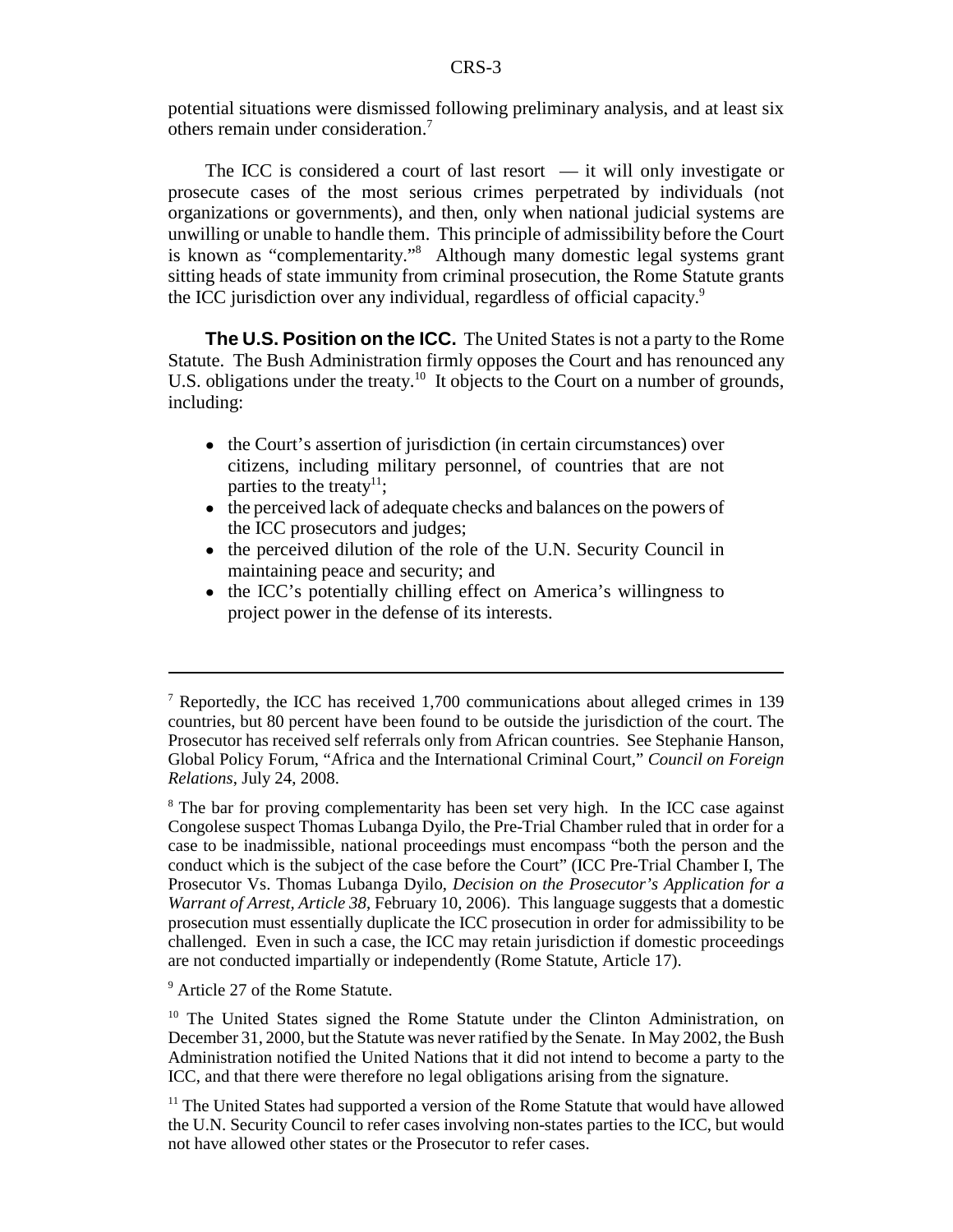The Administration has sought to conclude bilateral immunity agreements (BIAs), known as "Article 98 agreements," with most states parties to exempt U.S. citizens from possible surrender to the  $ICC<sup>12</sup>$ . These agreements are named for Article 98(2) of the Statute, which bars the ICC from asking for surrender of persons from a state party that would require it to act contrary to its international obligations.

The U.S. government is prohibited by law from assisting the ICC in its investigations, arrests, detentions, extraditions, or prosecutions of war crimes, under the American Servicemembers' Protection Act of 2002, or ASPA (P.L. 107-206, Title II). The prohibition is extensive, covering, among other things, the obligation of appropriated funds, assistance in investigations on U.S. territory, participation in U.N. peacekeeping operations unless certain protections from ICC actions are provided to specific categories of people, and the sharing of classified and law enforcement information.<sup>13</sup>

**The ICC and Other International Courts and Tribunals.** The post-World War II Nuremberg and Tokyo tribunals to prosecute Nazi and Japanese leaders for crimes against peace, war crimes, and crimes against humanity established precedent for the ICC. Other international courts and tribunals, such as the International Criminal Tribunals for the former Yugoslavia and for Rwanda, also built on these precedents. However, there are some important distinctions between the work of the ICC and that of courts created with limited jurisdiction. The ICC was established through a multilateral treaty and is a permanent, international criminal tribunal.<sup>14</sup> It is not a U.N. body. By contrast, the tribunals for the former Yugoslavia<sup>15</sup> and Rwanda,<sup>16</sup> which were created under separate U.N. Security

 $12$  Each state party to an Article 98 agreement promises that it will not surrender citizens of the other state party to international tribunals or the ICC, unless both parties agree in advance. An Article 98 agreement would prevent the surrender of certain persons to the ICC by parties to the agreement, but would not bind the ICC if it were to obtain custody of the accused through other means. See Appendix A for a list of states parties to the ICC and Article 98 agreements in Africa.

<sup>&</sup>lt;sup>13</sup> These prohibitions do not apply to cooperation with an *ad hoc* international criminal tribunal established by the U.N. Security Council such as the International Criminal Tribunal for the Former Yugoslavia (ICTY) or the International Criminal Tribunal for Rwanda (ICTR). See 22 U.S.C. 7423(a)(1). In the case of Darfur, the *Darfur Accountability and Divestment Act of 2007* (H.R. 180), passed by the House on August 3, 2007, would offer U.S. support to the ICC's efforts to prosecute those responsible for acts of genocide in Darfur.

 $14$  The creation of the ICC is the culmination of a decades-long effort to establish an international court with the jurisdiction to try individuals for the commission of crimes against humanity. For a general background and discussion of the ICC, see CRS Report RL30020, *The International Criminal Court Treaty: Description, Policy Issues, and Congressional Concerns*, by Ellen Grigorian; CRS Report RL31437, *International Criminal Court: Overview and Selected Legal Issues*, by Jennifer K. Elsea; and CRS Report RL32605, *Genocide: Legal Precedents Surrounding the Definition of the Crime*, by Judith Derenzo and Michael John Garcia.

<sup>15</sup> On May 25, 1993, U.N. Security Council Resolution 827 (1993) established the International Criminal Tribunal for the former Yugoslavia (ICTY). It had its precursors in (continued...)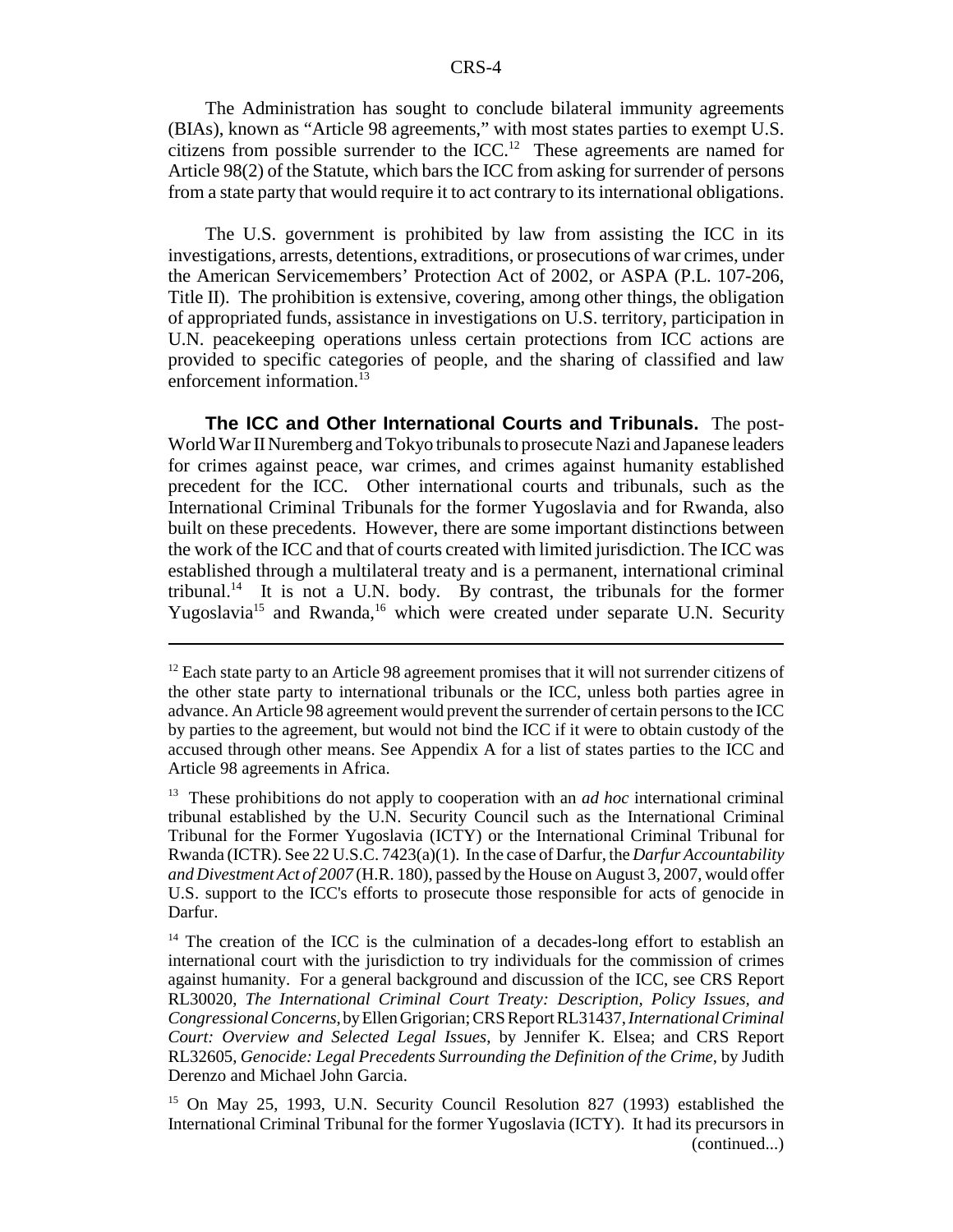Council resolutions to address the allegations of crimes against humanity in those countries, are case specific, limited in jurisdiction, and temporary. The Security Council may establish international criminal tribunals on a case-by-case basis.

Numerous regional and other international courts and tribunals also have been created, some on an *ad hoc* basis, to address particular issues.<sup>17</sup> For example, there are options for mixed courts, which may consist of both international judges and prosecutors as well as judges and prosecutors having the nationality of the state in which the trial takes place. Moreover, a mixed court may draw on domestic as well as international law. The mixed court may be part of the judicial organ of the state, as in Kosovo, Cambodia, or Timor-Leste, or it may be more international in the form of a special court, such as the one established for Sierra Leone.18 These courts and tribunals are distinct from the ICC.

*International Court of Justice.* The International Court of Justice (ICJ), also located in The Hague, is the principal judicial organ of the United Nations. The ICJ does not prosecute individuals; its role is to settle, in accordance with international law, legal disputes submitted to it by states. Only states may submit cases for consideration, although the ICJ also will give advisory opinions on legal questions when requested to do so by authorized international organizations.<sup>19</sup>

 $15$  (...continued)

U.N. Security Council Resolution 752, which asked parties to respect humanitarian law; U.N. Security Council Resolution 771, which condemned ethnic cleansing and demanded access by international observers; and U.N. Security Council Resolution 780, which requested the U.N. Secretary-General to establish a Commission of Experts to investigate alleged violations of humanitarian law.

<sup>&</sup>lt;sup>16</sup> U.N. Security Council Resolution 935 (2004) asked the Secretary-General to establish a Commission of Experts to examine the allegations of genocide and grave violations of international humanitarian law in Rwanda. After its investigation, the Commission recommended that an international tribunal be established to address the crimes. On November 8, 2004, the Security Council, in Resolution 955, established the International Criminal Tribunal for Rwanda (ICTR).

<sup>&</sup>lt;sup>17</sup> See, for example, "African International Courts and Tribunals" website, at [http://www.aict-cita.org].

<sup>&</sup>lt;sup>18</sup> The Special Court for Sierra Leone (SCSL), a hybrid international-domestic court based in Sierra Leone's capital, Freetown, was set up jointly by the Government of Sierra Leone and the United Nations under Security Council Resolution 1315 (2000). It is mandated to try those who bear the greatest responsibility for serious violations of international humanitarian law and Sierra Leonean law committed in the territory of Sierra Leone after November 30, 1996. While most suspects have been tried in Freetown, former President Charles Taylor of Liberia is in custody in the Hague, where he is being tried by the SCSL for crimes against humanity and other violations of international humanitarian law.

<sup>19</sup> See U.S. Department of State, *United States Participation in the United Nations—2006*, p. 130.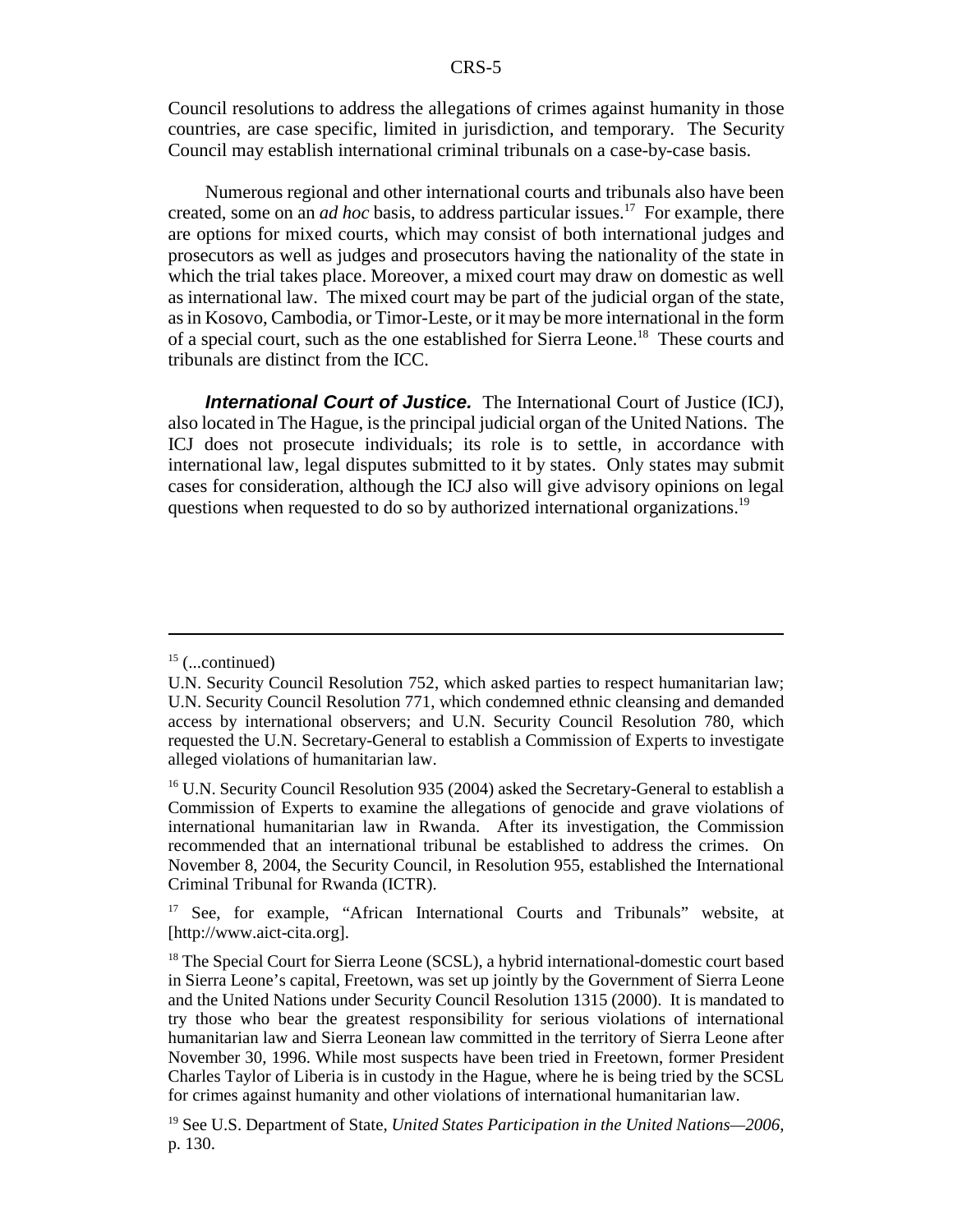## **Congressional Interest in the ICC in Africa**

Members of Congress have taken a range of positions on the ICC with regard to Africa. On the one hand, many in Congress are concerned about massive human rights violations on the continent, and some see the ICC as a possible means of redress for these crimes. On the other hand, many oppose the ICC on jurisdictional grounds. Congressional support remains for some restrictions on U.S. assistance to countries that are parties to the ICC and that have not signed bilateral immunity agreements with the United States. However, restrictions on military assistance to ICC members under the American Servicemembers' Protection Act of 2002, or ASPA (P.L. 107-206, Title II), were repealed under the National Defense Authorization Acts for FY2007 and FY2008. Overall, a combination of presidential waivers and changes to the law have effectively nullified restrictions on U.S. assistance to African parties to the ICC.

**Atrocities in African Conflicts.** There has been particular congressional interest in the ICC's work related to Darfur. Recent legislation also has referenced the ICC in connection with ongoing conflicts in Uganda and the Democratic Republic of Congo. Examples during the  $110<sup>th</sup>$  Congress include

- ! H.R. 6416, *The Just and Lasting Peace in Sudan Act of 2008*, introduced on June 26, 2008, which would make Sudanese compliance with ICC arrest warrants a condition for lifting existing sanctions on Sudan (referred to the House Committee on Foreign Affairs);
- ! H.Res. 1227, *Condemning sexual violence in the Democratic Republic of the Congo and calling on the international community to take immediate actions to respond to the violence*, introduced on May 22, 2008 (referred to the House Committee on Foreign Affairs);
- ! H.R. 180, *The Darfur Accountability and Divestment Act of 200*7, which would offer U.S. support to the ICC's efforts to prosecute those responsible for acts of genocide in Darfur, passed by the House on August 3, 2007 (referred to the Senate Committee on Banking, Housing, and Urban Affairs);
- ! H.Con.Res. 80, *Calling on the Government of Uganda and the Lord's Resistance Army (LRA) to recommit to a political solution to the conflict in northern Uganda by engaging in good-faith negotiations*, passed by the House on June 19, 2007 (referred to the Senate Committee on Foreign Relations).

**Restrictions on U.S. Assistance to African Parties to the ICC.** Observers have raised concerns over the possible assertion of ICC jurisdiction over U.S. military personnel in connection with U.S. participation in U.N. peacekeeping missions in Africa, and with respect to the new U.S. Combatant Command for Africa, AFRICOM.<sup>20</sup> Jurisdictional and other concerns led Congress to pass the

<sup>20</sup> See CRS Report RL34003, *Africa Command: U.S. Strategic Interests and the Role of the U.S. Military in Africa*, by Lauren Ploch. The Defense Department has signaled its intention (continued...)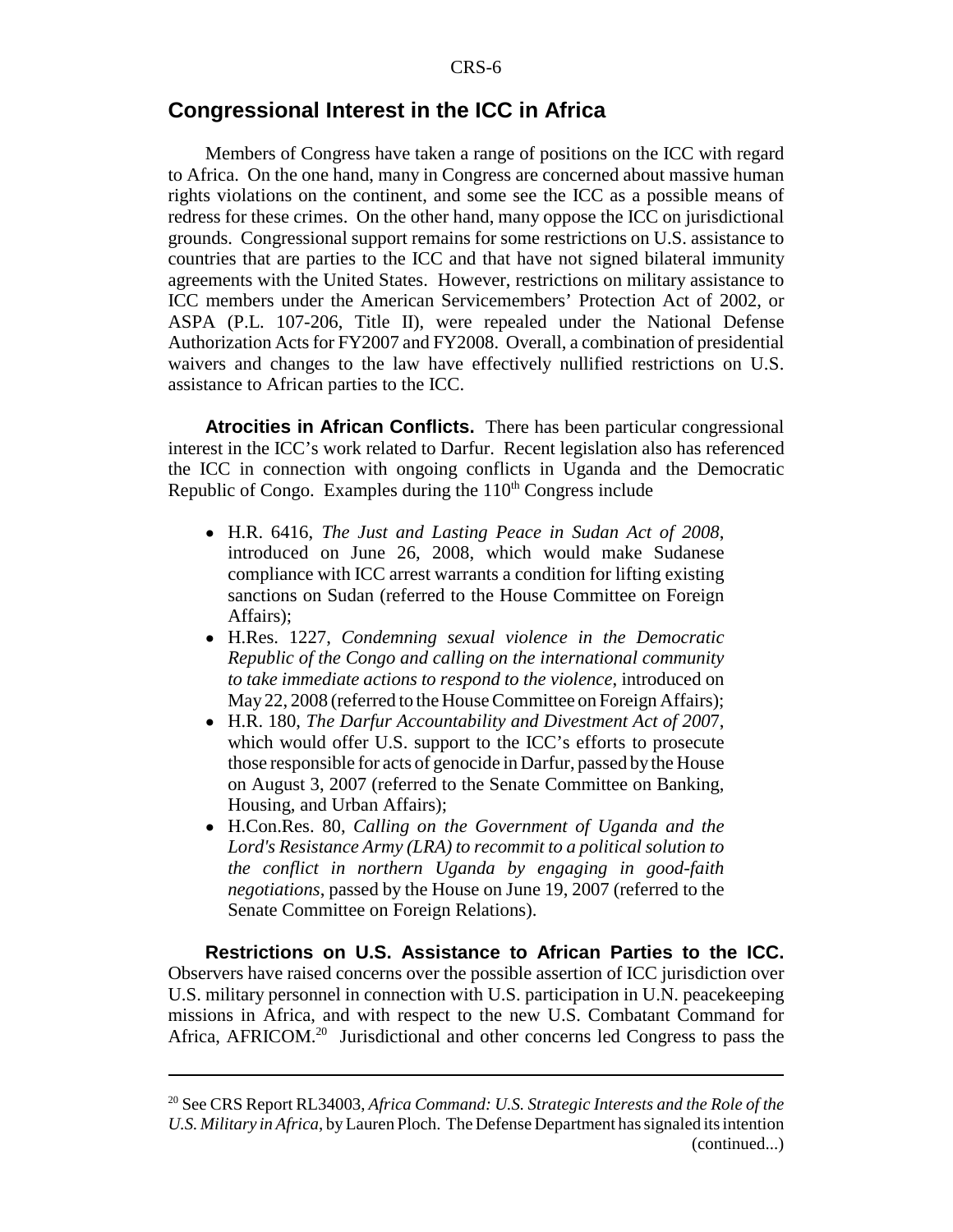American Servicemembers' Protection Act of 2002, or ASPA (P.L. 107-206, Title II), which was signed into law on August 2, 2002. Section 2007 of ASPA prohibited U.S. military assistance to ICC member-states, except for NATO countries, major non-NATO allies, and countries subject to various other waiver provisions. Permanent waivers were granted to countries that ratified Article 98 agreements promising not to surrender U.S. nationals to the Court.

In Sub-Saharan Africa, ASPA effectively froze International Military Education and Training (IMET), Foreign Military Financing (FMF), and Excess Defense Articles (EDA) accounts for Kenya, Mali, Namibia, Niger, South Africa, and Tanzania. However, President Bush waived the prohibition on IMET assistance to 21 countries, including these six, on September 29, 2006, due to concerns that the restrictions could preclude valuable military-to-military ties.<sup>21</sup> Congress repealed the ASPA restriction on IMET funding in the National Defense Authorization Act for FY2007 (P.L. 109-364), which was signed into law on October 17, 2006. The National Defense Authorization Act for FY2008 (P.L. 110-181), signed into law on January 28, 2008, repealed Section 2007 of ASPA entirely, ending remaining prohibitions on FMF and EDA assistance.

Separately, the Nethercutt Amendment to the FY2005 Consolidated Appropriations Act (P.L. 108-447), signed into law December 8, 2004, prohibited Economic Support Fund (ESF) assistance to members of the ICC that had not entered into an Article 98 agreement with the United States, with certain waiver provisions. This prohibition was included as part of the FY2006 Consolidated Appropriations Act (P.L. 109-102, Section 574), which was signed into law on November 14, 2005. The prohibition was subsequently carried over via continuing resolutions on February 15, 2007 (P.L. 110-5) and September 29, 2007 (P.L. 110-92). A substantially identical restriction was included in the Consolidated Appropriations Act of 2008 (P.L. 110-161, Section 671), signed into law December 26, 2007. President Bush has twice waived this restriction with respect to 14 countries, including, in Africa, Kenya, Mali, Namibia, Niger, South Africa, and Tanzania.<sup>22</sup>

 $20$  (...continued)

to locate an AFRICOM staff presence on the continent, either in the form of a headquarters or regional offices. Depending on the country, the United States may or may not have a Status of Forces Agreement (SOFA) that appropriately covers military personnel not detailed to the Embassy. The United States also has a semi-permanent troop presence known as Combined Joint Task Force-Horn of Africa (CJTF-HOA), in Djibouti. Personnel associated with CJTF-HOA conduct activities throughout the region. The command authority for CJTF-HOA, currently under Central Command (CENTCOM), will be transferred to AFRICOM in late 2008.

<sup>&</sup>lt;sup>21</sup> Presidential Determination No. 2006-27 of September 29, 2006; CRS interview with State Department official, September 4, 2008.

<sup>&</sup>lt;sup>22</sup> Presidential Determination No. 2007-5 of November 27, 2006, waives restrictions on FY2006 ESF assistance; Presidential Determination No. 2008-21 of June 20, 2008, does not specify a fiscal year.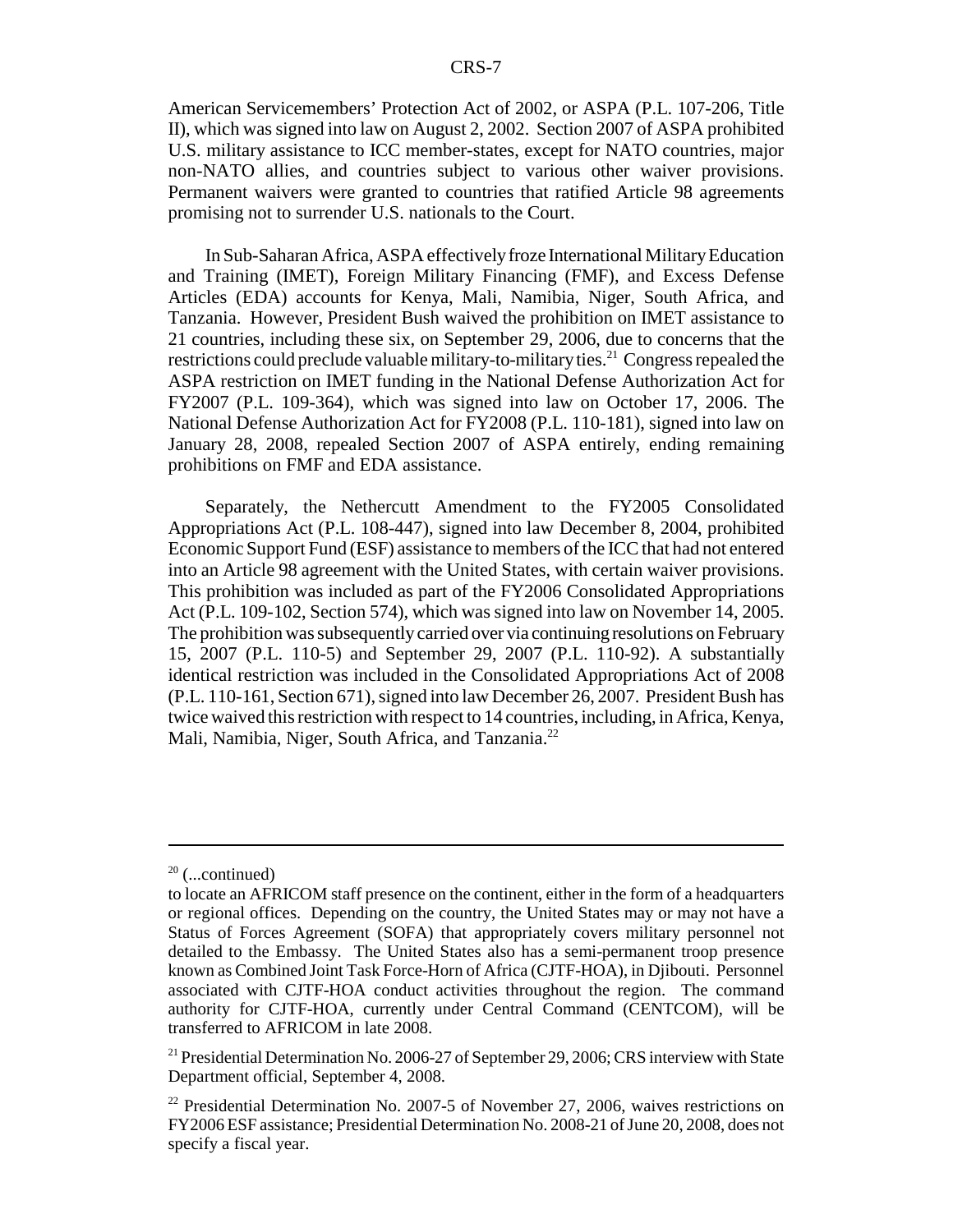#### CRS-8

## **The ICC and Sudan**

Sudan is a unique case because of the circumstances of ICC involvement, and because of whom the ICC Prosecutor has chosen to pursue. ICC jurisdiction in Sudan was referred by the U.N. Security Council, as Sudan is not a party to the Court. In September 2004, the Security Council established an International Commission of Inquiry on Darfur under Resolution 1564, citing concern that the Sudanese government had not met its obligations under previous Resolutions.<sup>23</sup> In January 2005, the Commission reported that it had compiled a confidential list of potential war crimes suspects, and "strongly recommend[ed]" that the Security Council refer the situation in Darfur to the ICC.<sup>24</sup> On March 31, 2005, U.N. Security Council Resolution 1593 referred the situation in Darfur to the ICC Prosecutor. Following the referral, the ICC Prosecutor received the document archive of the Commission of Inquiry. The Office of the Prosecutor initiated its own investigation in June 2005.

In May 2007, the ICC issued arrest warrants for a former Sudanese Cabinet Minister and an alleged former leader of the Janjaweed militia in Darfur. The Sudanese government has refused to comply with the warrants, and both suspects remain at large. The Prosecutor is also investigating alleged attacks on peacekeepers by rebels in Darfur.

On July 14, 2008, the ICC Prosecutor applied for a warrant for the arrest of Sudanese President Omar Hassan al-Bashir for genocide, crimes against humanity, and war crimes. The application for a warrant is the first time the ICC Prosecutor has named a sitting head of state, and the first time he has accused a suspect of genocide. The request has provoked condemnation in Sudan and controversy in the region. Several African and Middle Eastern governments and regional organizations have called for a U.N. Security Council deferral of the prosecution in the interest of peace and security. This section concludes with an analysis of Security Council deliberations in July 2008, including discussion of a possible deferral under Article 16 of the ICC Statute.

## **U.N. Security Council Resolution 1593**

On March 31, 2005, the U.N. Security Council, acting under Chapter VII of the U.N. Charter, adopted Resolution 1593 (2005), which refers reports about the situation in Darfur, Sudan (dating back to July 1, 2002) to the ICC Prosecutor.<sup>25</sup> The Resolution was adopted by a vote of 11 in favor, none against, and with four

<sup>23</sup> S/RES/1564 (2004), September 18, 2004.

<sup>24</sup> *Report of the International Commission of Inquiry on Darfur to the United Nations Secretary-General*, S/2005/60, January 25, 2005.

<sup>25</sup> See U.N. Press Release, "Security Council Refers Situation in Darfur, Sudan, to Prosecutor of International Criminal Court," SC/8351; and U.N. Press Release, "Secretary-General Welcomes Adoption of Security Council Resolution Referring Situation in Darfur, Sudan to International Criminal Court Prosecutor," March 31, 2005, SG/SM/9797- AFR/1132.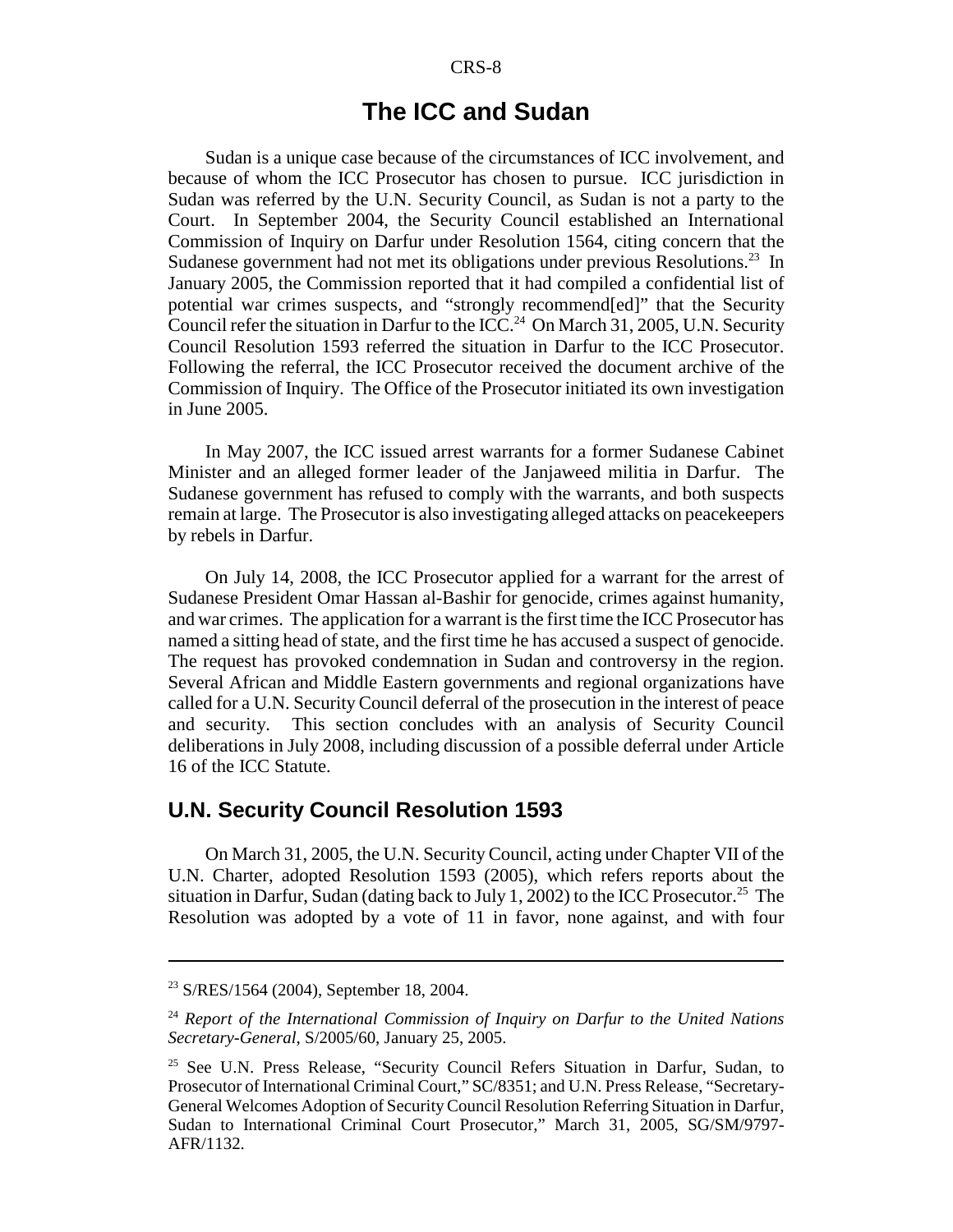abstentions — the United States, China, Algeria, and Brazil.<sup>26</sup> While Sudan is not a party to the ICC and has not consented to its jurisdiction, the case can be referred to the ICC by the U.N. Security Council under Chapter VII. The Resolution is binding on all U.N. member states, including Sudan. Under the ICC Statute, the ICC is authorized, but not required, to accept the case. $27$ 

**The U.S. Position on U.N. Security Council Resolution 1593.** In statements made in July and September 2004, respectively, Congress and the Bush Administration declared that genocide was taking place in Darfur. The Administration supported the formation of the International Commission of Inquiry for Darfur.<sup>28</sup> However, the Bush Administration preferred a special tribunal in Africa to be the mechanism of accountability for those who committed crimes in Darfur. It objected to the U.N. Security Council referral to the ICC because of its stated objections to the ICC's jurisdiction over nationals of states not party to the Rome Statute.<sup>29</sup> However, the United States had supported a version of the Rome Statute that would have allowed the U.N. Security Council to refer cases involving nonstates parties to the ICC, but would not have allowed other states or the Prosecutor to refer cases. The United States abstained on Resolution 1593 (which is not equivalent to a veto in the Security Council) because the Resolution included language that dealt with the sovereignty questions of concern and essentially protected U.S. nationals and other persons of non-party States other than Sudan from prosecution.30 The abstention did not change the fundamental objections of the Bush Administration to the ICC.

At the same time, the Bush Administration has supported the need for the international community to come together and take action on the atrocities occurring in Darfur.<sup>31</sup> The Administration and Congress have expressed support for bringing to justice those who perpetrate genocide, war crimes, and crimes against humanity in the region. However, U.S. legal restrictions on providing assistance to the ICC present an obstacle to the use of the ICC for that purpose.

<sup>26</sup> U.N. Security Council Resolution 1593 (2005), March 31, 2005.

<sup>27</sup> Frederic L. Kirgis, "U.N. Commission's Report on Violations of International Humanitarian Law in Darfur: Security Council Referral to the International Criminal Court," *American Society of International Law Insight Addendum*, April 5, 2005.

<sup>&</sup>lt;sup>28</sup> U.N. Press Release, "Security Council Declares Intention to Consider Sanctions to Obtain Sudan's Full Compliance with Security, Disarmament Obligations on Darfur," SC/8191, September 18, 2004.

 $29$  U.S. Mission to the United Nations (USUN) Press Release #055, "Explanation of Vote on the Sudan Accountability Resolution," Ambassador Ann W. Patterson, March 31, 2005.

<sup>30</sup> See Paragraph 6 of Security Council Resolution 1593; also see Kirgis, Op. Cit.

<sup>31</sup> USUN Press Release #055, Op. Cit.; USUN Press Release #229, "Statement on the Report of the International Criminal Court," Carolyn Willson, Minister Counselor for International Legal Affairs, November 23, 2005.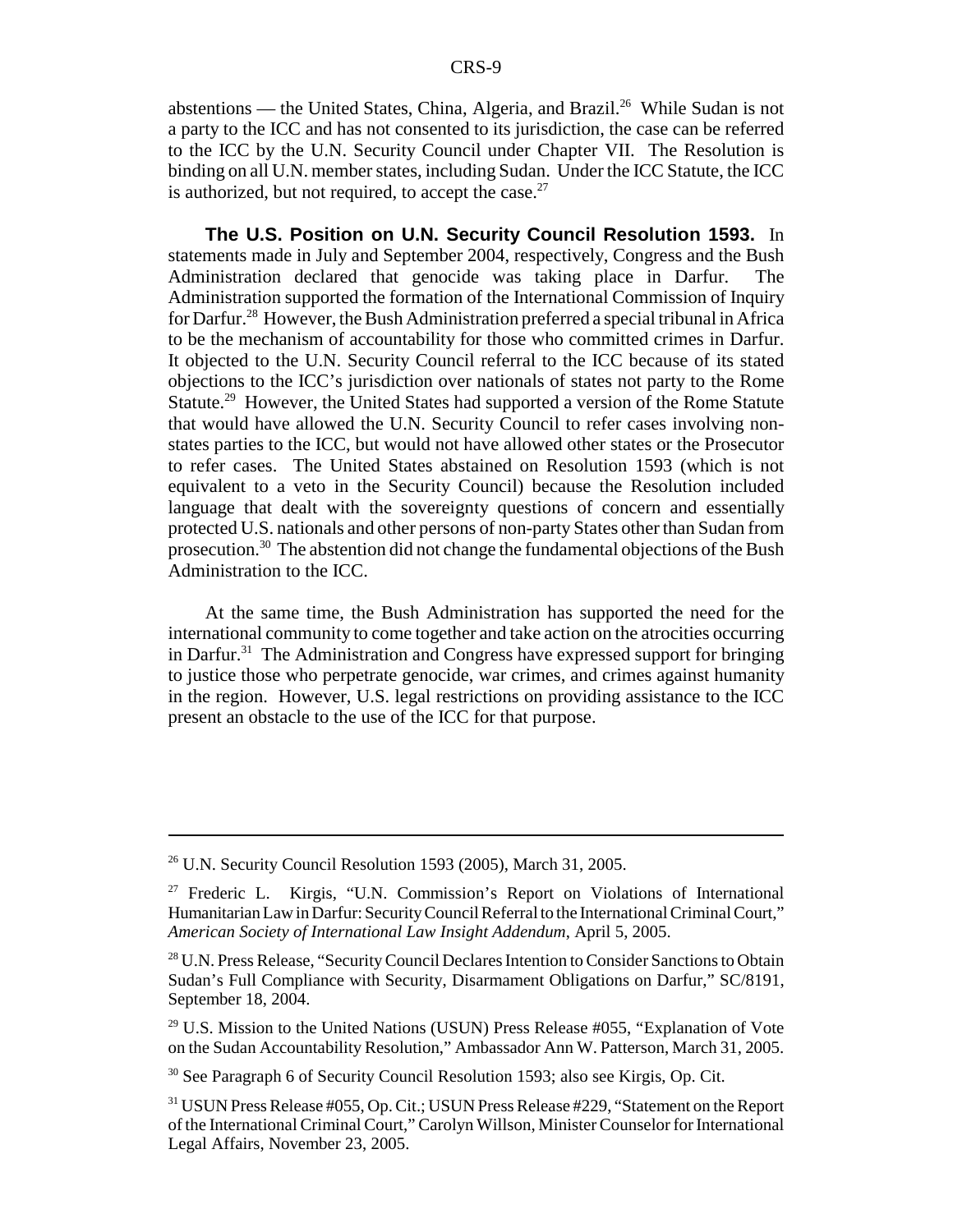## **ICC Warrants**

In May 2007, the ICC issued arrest warrants for Ahmad Muhammad Harun, who had served as Interior Minister from 2003 and 2005, and Ali Muhammad Ali Abd-Al-Rahman (known as Ali Kushayb), who had allegedly acted as leader of the Janjaweed in the Wadi Salih area of Darfur.<sup>32</sup> They were each accused of over 40 counts of war crimes and crimes against humanity in connection with abuses allegedly committed in Darfur in 2003 and 2004.<sup>33</sup>

The Sudanese government has refused to comply with the ICC warrants, and neither suspect is in ICC custody. Reports suggest Kushayb was in Sudanese detention when the arrest warrant was issued, but has since been released, while Harun was promoted to Minister of Humanitarian Affairs and co-president of a committee to investigate human rights violations in Sudan.<sup>34</sup> In 2005, following the initiation of the ICC's investigation, the Sudanese government created its own special courts for Darfur in an apparent effort to stave off the ICC's jurisdiction under the principle of complementarity. However, the courts' efforts were widely criticized as insufficient.<sup>35</sup> They have reportedly been largely dormant since  $2007$ .<sup>36</sup>

## **Investigation of Rebel Crimes**

In December 2007, the ICC Prosecutor announced the opening of a new investigation into the targeting of peacekeepers and aid workers in Darfur. In June 2008, the Prosecutor stated that the investigation was focusing on the September 29, 2007, attack on the town of Haskanita in which ten peacekeepers — then serving under the African Union Mission in Sudan (AMIS) — were killed. The Prosecutor said the Haskanita attack appeared to have been committed by rebel forces, but he has not yet named the accused.<sup>37</sup>

 $32$  The Sudanese government has denied having control over the Janjaweed, a term for ethnic Arab militias accused of perpetrating human rights abuses in Darfur. However, consensus exists among human rights researchers, journalists, and others who have visited Darfur that the Janjaweed have received arms and support from the government.

<sup>&</sup>lt;sup>33</sup> ICC Press Release, "Warrants of Arrest for the Minister of State for Humanitarian Affairs of Sudan, and a Leader of the Militia/Janjaweed," May 2, 2007.

<sup>&</sup>lt;sup>34</sup> International Federation of Human Rights, "The International Criminal Court and Darfur: Questions and Answers," available online at [http://www.iccnow.org/documents/FIDH\_QA\_Darfur\_ENG.pdf].

<sup>35</sup> See e.g. Human Rights Watch, *Lack of Conviction: The Special Criminal Court on the Events in Darfur*, June 2006; U.N. News, "Sudan's Special Court On Darfur Crimes Not Satisfactory, UN Genocide Expert Says," December 16, 2005.

<sup>&</sup>lt;sup>36</sup> CRS interview with human rights researcher, September 10, 2008.

<sup>37</sup> ICC Office of the Prosecutor, *Seventh Report of the Prosecutor of the ICC to the UN Security Council pursuant to UNSC 1593 (2005)*, June 5, 2008.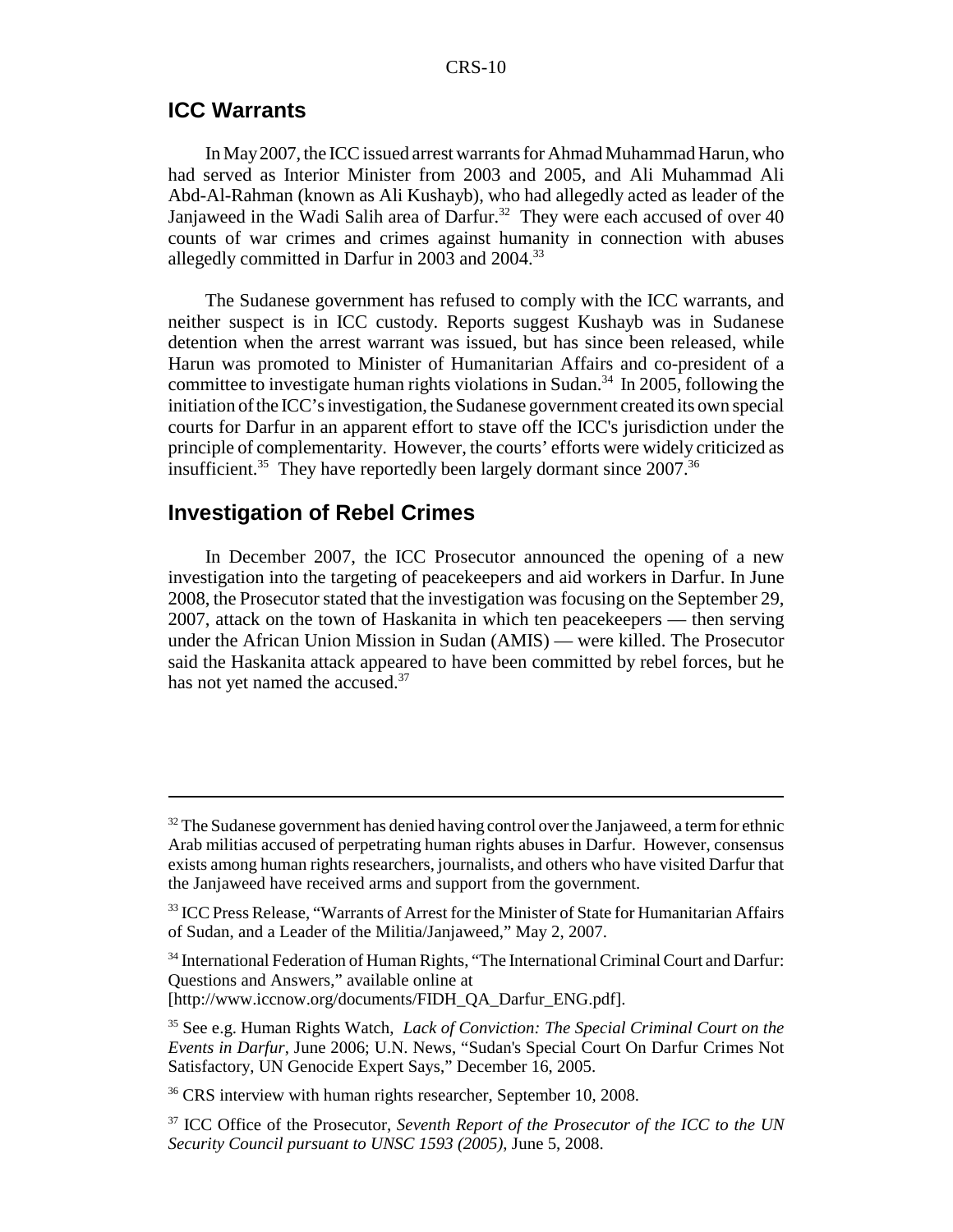## **The Case Against Bashir**

**Application for a Warrant.** On July 14, 2008, ICC Prosecutor Moreno-Ocampo applied for a warrant for the arrest of Sudanese President Omar Hassan al-Bashir.<sup>38</sup> The application presented evidence implicating Bashir in three counts of genocide, five counts of crimes against humanity, and two counts of war crimes.39 The accusations refer to alleged attacks by Sudanese troops and pro-government militias against civilians in the Darfur region of Sudan during the government's five-year counter-insurgency campaign. Moreno-Ocampo affirmed that while Bashir did not "physically or directly" carry out abuses, "he committed these crimes through members of the state apparatus, the army, and the Militia/Janjaweed" as president and commander-in-chief of the armed forces.<sup>40</sup> Although many domestic legal systems grant sitting heads of state immunity from criminal prosecution, the Rome Statute grants the ICC jurisdiction over any individual, regardless of official capacity.41

The application for a warrant is not an indictment; under ICC procedures, charges must be confirmed at a pre-trial hearing. Having received the application, a panel of ICC judges known as the Pre-Trial Chamber must decide whether to issue a warrant for Bashir's arrest. The decision is expected to take into account whether there are "reasonable grounds" to believe Bashir committed the alleged crimes, and whether a warrant is necessary to ensure Bashir's appearance in court. In response

40 ICC Office of the Prosecutor, *Summary of the Case: Prosecutor's Application for Warrant of Arrest under Article 58 Against Omar Hassan Ahmad Al Bashir*.

<sup>&</sup>lt;sup>38</sup> In a briefing to the Security Council on June 5, 2008, the ICC Prosecutor had indicated that he would present a second case on Darfur to ICC judges in July. ICC Office of the Prosecutor, *Seventh Report of the Prosecutor*, Op. Cit.

 $39$  The counts are: (1) Genocide by killing of members of each target group; (2) Genocide by causing serious bodily or mental harm to members of each target group; (3) Genocide by deliberately inflicting on each target group conditions of life calculated to bring about the group's physical destruction; (4) Murder of civilians in Darfur, constituting a crime against humanity; (5) Extermination by inflicting conditions of life calculated to bring about the destruction of a part of the civilian population in Darfur, constituting a crime against humanity; (6) Forcible transfer of population in Darfur, constituting a crime against humanity; (7) Torture of civilians in Darfur, constituting a crime against humanity; (8) Rape of civilians in Darfur, constituting a crime against humanity; (9) Attacks against the civilian population in Darfur, constituting a war crime; and (10) Pillaging of towns and villages in Darfur, constituting a war crime (ICC Office of the Prosecutor, *Summary of Prosecutor's Application under Article 58*, July 14, 2008).

<sup>&</sup>lt;sup>41</sup> Rome Statute, Article 27. International legal experts are, however, divided as to whether the Rome Statute waives "procedural" immunity for sitting heads of state — i.e., protection from arrest while traveling to a foreign country in official capacity — under customary international law. For further discussion, see Marko Milanovic, "ICC Prosecutor Charges the President of Sudan with Genocide, Crimes Against Humanity and War Crimes in Darfur," *American Society of International Law Insight*, July 28, 2008; Dapo Akande, "The Bashir Indictment: Are Serving Heads of State Immune from ICC Prosecution?," *Oxford Transitional Justice Research Working Paper Series*, July 30, 2008; and Pondai Bamu, "Head of State Immunity and the ICC: Can Bashir be Prosecuted?" *Oxford Transitional Justice Research Working Paper Series*, August 1, 2008.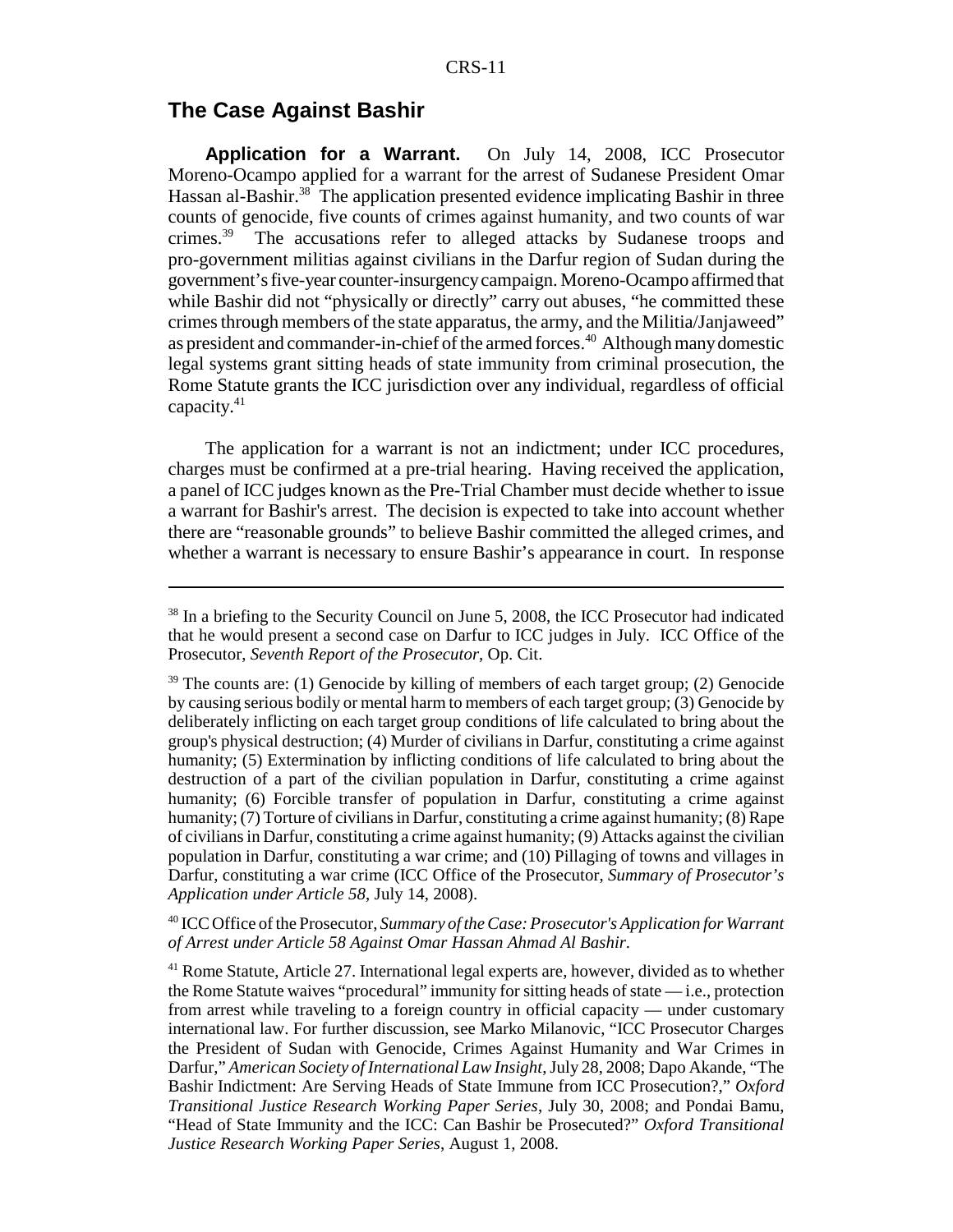to the request for a warrant, several European governments, including France and Great Britain, have called on the Sudanese government to comply with ICC actions. Reactions by regional governments have been more critical, with many calling for a deferral of the prosecution. The governments of Russia and China have voiced opposition to the prosecution attempt. An analysis in the *Chicago Tribune* noted that if a warrant is issued, "Sudan is unlikely to hand over the president, but the warrant would mean that Bashir could be arrested by international authorities if he left his country."42

**Genocide.**<sup>43</sup> Bashir is the first individual to be accused of genocide by the ICC Prosecutor. The request for a warrant alleges that Bashir "intends to destroy in substantial part the Fur, Masalit and Zaghawa ethnic groups as such" through coordinated attacks by government troops and Janjaweed militia members on civilian targets, including villages, towns, and camps for internally displaced persons.<sup>44</sup> The prosecution's case states that 35,000 people in Darfur have been killed outright, at least 2,700,000 displaced, and thousands raped in such attacks, and that most victims are members of the targeted groups.45 The case is based on the Prosecutor's own investigation, which was initiated in June 2005, as well as on thousands of documents, video footage, and interview transcripts received from the U.N. International Commission of Inquiry on Darfur. The Prosecutor also received the Commission's sealed list of individuals suspected of committing serious abuses in Darfur, though this list is not binding on the selection of suspects.

Human rights organizations and Darfur advocacy groups have welcomed the prosecution of Bashir for genocide.46 However, the formulation of the Prosecutor's accusation has drawn some criticism. The Commission of Inquiry concluded in its January 2005 report that the violence in Darfur did not amount to genocide, but that "international offences such as the crimes against humanity and war crimes that have

<sup>42</sup> Maggie Farley and Edmund Sanders, "Darfur Genocide Laid at Sudan President's Door," *The Chicago Tribune*, July 15, 2008. In late August, Bashir traveled to and from Turkey, which is not a party to the ICC.

<sup>43</sup> See CRS Report RL32605, *Genocide: Legal Precedent Surrounding the Definition of the Crime*, by Judith Derenzo and Michael John Garcia, for a discussion of the legal elements of genocide under the Rome Statute and under the 1948 Convention on the Prevention and Punishment of the Crime of Genocide.

<sup>44</sup> Darfur's main rebel groups are associated with these ethnicities; the Prosecutor's case against Bashir alleges that military and militia attacks specifically targeted civilians even where rebel locations were spatially separate and well-known.

<sup>&</sup>lt;sup>45</sup> ICC Office of the Prosecutor, "Summary of the Case." The application for a warrant references reprisals against other, smaller ethnic groups in connection with alleged war crimes and crimes against humanity. The estimate of 35,000 killed is much lower than the figure of 200,000-400,000 referenced by some non-governmental organizations and researchers, though many of these estimates include deaths indirectly caused by the conflict.

<sup>46</sup> See e.g. Human Rights Watch, "Darfur: ICC Moves Against Sudan's Leader; Charges Against al-Bashir a Major Step to Ending Impunity," July 14, 2008; Amnesty International, "President Of Sudan Could Face Arrest Over Darfur War Crimes," July 18, 2008.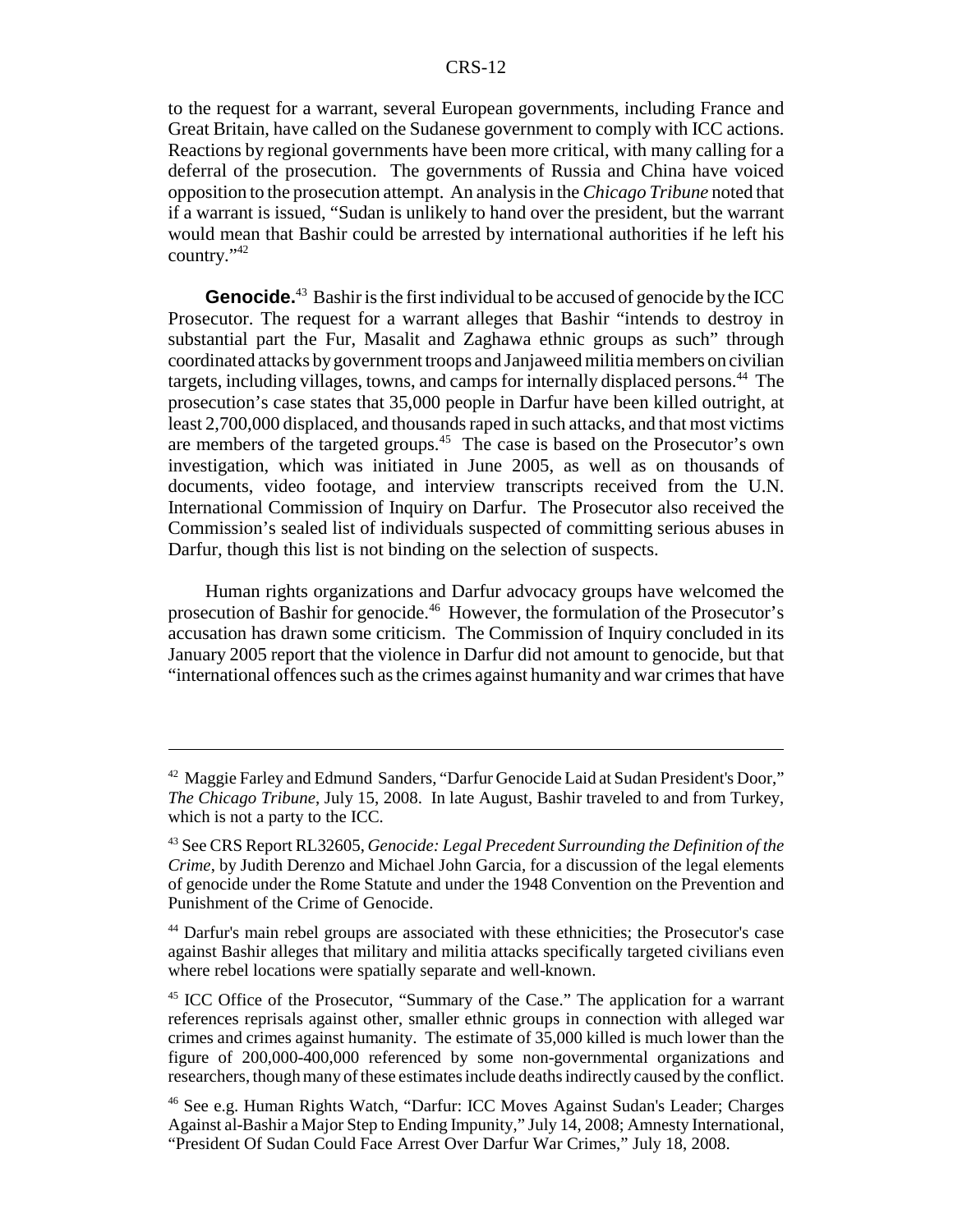been committed in Darfur may be no less serious and heinous than genocide."<sup>47</sup> Many Darfur activists have accused the Commission of allowing political considerations to affect its conclusions.48 Other analysts, such as the scholar Alex de Waal, argue that while the Sudanese government is responsible for serious crimes in Darfur, the charge of genocide will be "extraordinarily difficult" to prove.<sup>49</sup>

**Sudanese Reactions.** The Sudanese government has rejected ICC jurisdiction over Darfur as a violation of its sovereignty and accused the Court of being part of a Western plot against a sovereign African and Muslim state.<sup>50</sup> Other reactions have focused on the potential impact of an arrest warrant on ongoing peace processes, peacekeeping operations, and humanitarian relief, and on the potential impact on national elections scheduled for 2009.

**The Bashir Administration.** Reports suggest that Bashir's administration sees the ICC as an instrument of Western pressure for regime change in Sudan, and not as an independent institution.<sup>51</sup> The Sudanese president has repeatedly denied that genocide or ethnic cleansing is taking place in Darfur and has rejected ICC jurisdiction as an infringement on Sudanese sovereignty.<sup>52</sup> The last mission to Sudan by ICC prosecutorial staff was in January-February 2007, after which the government announced it would no longer allow ICC personnel to speak to Sudanese officials.<sup>53</sup>

 $50$  E.g., BBC Monitoring, "Sudanese Leader Calls International Court 'Tool of Imperialist Forces,'" [State-owned] Suna News Agency, August 20, 2008.

51 See e.g. *Al-Sahafah* [Khartoum], "Sudanese Aide Accuses West of Striving to Replace Al-Bashir," via BBC Monitoring, August 21, 2008; *Sudan Tribune*, "Sudan Warns UN Chief Over ICC," via BBC Monitoring, August 18, 2008; and de Waal, Op. Cit.

<sup>52</sup> The Sudanese government signed the Rome Statute on September 8, 2000, but did not ratify it. On August 26, 2008, Sudan notified the Secretary-General of the United Nations, as depositary of Rome Statute of the International Criminal Court, that Sudan "does not intend to become a party to the Rome Statute. Accordingly, Sudan has no legal obligation arising from its signature on 8 September 2000." (Reference: C.N.612.2008.TREATIES-6 [Depositary Notification], Rome Statute of the International Criminal Court, "Sudan: Notification.")

<sup>47</sup> *Report of the International Commission of Inquiry on Darfur to the United Nations Secretary-General Pursuant to Security Council Resolution 1564 of 18 September 2004*, January 25, 2005.

<sup>48</sup> E.g., Eric Reeves, "Report of the International Commission of Inquiry on Darfur: A critical analysis (Part II)," *Sudanreeves.org*, February 6, 2005.

<sup>49</sup> Alex de Waal, "Darfur, the Court and Khartoum: The Politics of State Non-Cooperation," in Nicholas Waddell and Phil Clark, eds., *Courting Conflict? Justice, Peace and the ICC in Africa* (London: The Royal Africa Society, March 2008). Another critical response is presented by Rony Brauman, "The ICC's Bashir Indictment: Law Against Peace," *World Politics Review*, July 23, 2008. For further background, see Human Rights Watch, *Entrenching Impunity: Government Responsibility for International Crimes in Darfur*, December 2005.

<sup>53</sup> CRS interview with ICC Office of the Prosecutor official, September 3, 2008. ICC prosecutorial staff have conducted extensive interviews with witnesses outside of Sudan, including in neighboring countries.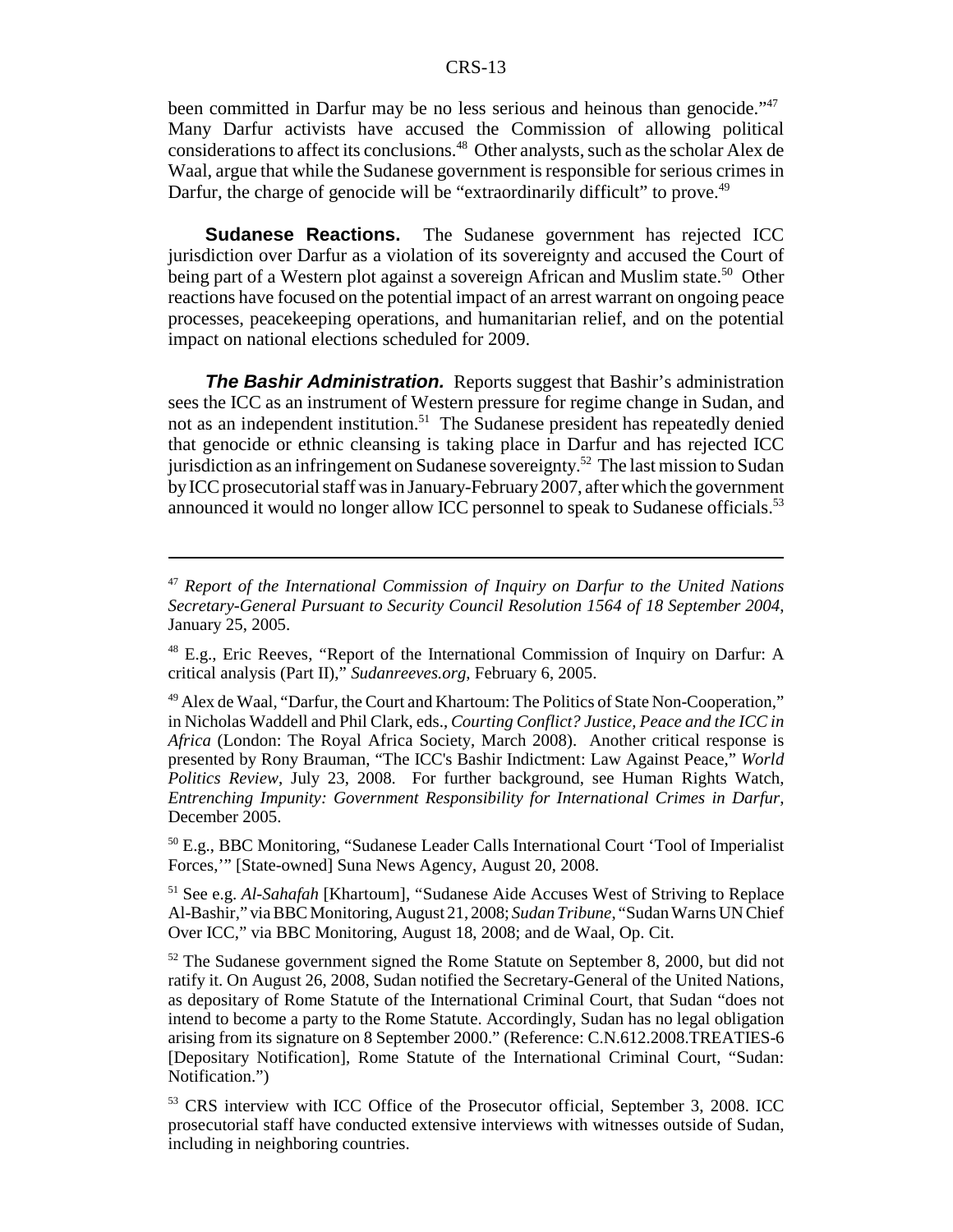#### CRS-14

Days before the request for a warrant against Bashir was announced, a presidential spokesman reportedly called the Prosecutor a "terrorist" whose investigation was based on testimony by rebel leaders and spies posing as humanitarian workers.<sup>54</sup> The ruling National Congress Party (NCP) has used state-controlled media and public demonstrations to rally domestic support and emphasize that ICC actions are "aimed at core national values and strategic interests."55 Shortly after the request for a warrant was announced, Bashir undertook a good-will tour to Darfur, where he reportedly promised new development initiatives for the region and was greeted by thousands of supporters. At the regional level, the Sudanese government launched a diplomatic campaign to lobby for a U.N. Security Council deferral of the case (see section below). According to press reports, in mid-August 2008, government troops launched a new offensive in northern Darfur to seize control of rebel strongholds.

In a further effort to preclude prosecution, Bashir has argued that Sudan has the capacity to investigate and try perpetrators of violence in Darfur domestically.<sup>56</sup> In early August 2008, the government appointed a special prosecutor, Nimer Ibrahim Mohamed, to investigate alleged crimes in Darfur. The appointment is in addition to the special courts created after ICC warrants were issued for Harun and Kushayb. While Mohamed is reportedly a respected lawyer, observers suggest that his efforts will be limited by political pressures, and that Sudanese law does not contain provisions for genocide, war crimes, or crimes against humanity.<sup>57</sup>

While the ICC is institutionally independent from the United Nations, Sudanese officials have reportedly on multiple occasions threatened the safety of U.N. personnel in Sudan if an arrest warrant is issued, including those serving the U.N. Mission in Sudan (UNMIS, in the South) and the African Union-United Nations Hybrid Operation in Darfur (UNAMID).<sup>58</sup> At the same time, at least one official denied that the government was threatening U.N. staff.<sup>59</sup> Seven peacekeepers were

<sup>54</sup> *The Associated Press* (hereafter, *AP*), "Sudan Dismisses ICC Proceedings on Darfur, Reiterates Refusal to Hand Over Any Suspects," July 11, 2008.

<sup>55</sup> Suliman Baldo, "The Politics of an Arrest Warrant," *Making Sense of Darfur* [online forum published by the Social Science Research Council], July 23, 2008.

<sup>56</sup> See e.g., transcript of Bashir's press conference in Istanbul, Turkey, on August 20, 2008, via the Open Source Center.

<sup>57</sup> Abdelmoniem Abu Edries Ali, "Sudan Appoints Darfur Prosecutor," *Agence France-Presse* (hereafter, *AFP*), August 6, 2008.

<sup>58</sup> See e.g., *AP*, "Sudan: ICC Case Could Provoke Violence," July 13, 2008; *AP*, "Sudan Rejects Genocide Charges Against President, Lawmaker Says Sudan Can't Ensure U.N. Safety," July 14, 2008; Katharine Houreld, "Official: Aid workers might not be safe in Sudan if ICC issues arrest warrant for president," *AP*, July 22, 2008; BBC News Online, "Sudanese Warning on Peacekeepers," July 25, 2008; Daniel Bases, "Sudan Warns 'Consequences' Over Warrant - UN," *Reuters*, August 19, 2008; *AP*, "Sudan's President Says Ready To Go To War," August 20, 2008; *Akhbar al Yawm* [pro-government Sudanese newspaper], "Political Parties Support President's Decision on 'Expelling' UNAMID," via BBC Monitoring, August 24, 2008.

<sup>&</sup>lt;sup>59</sup> Peter Clottey, "Sudan Denies Threatening U.N. Staff Over ICC Arrest Warrants," Voice (continued...)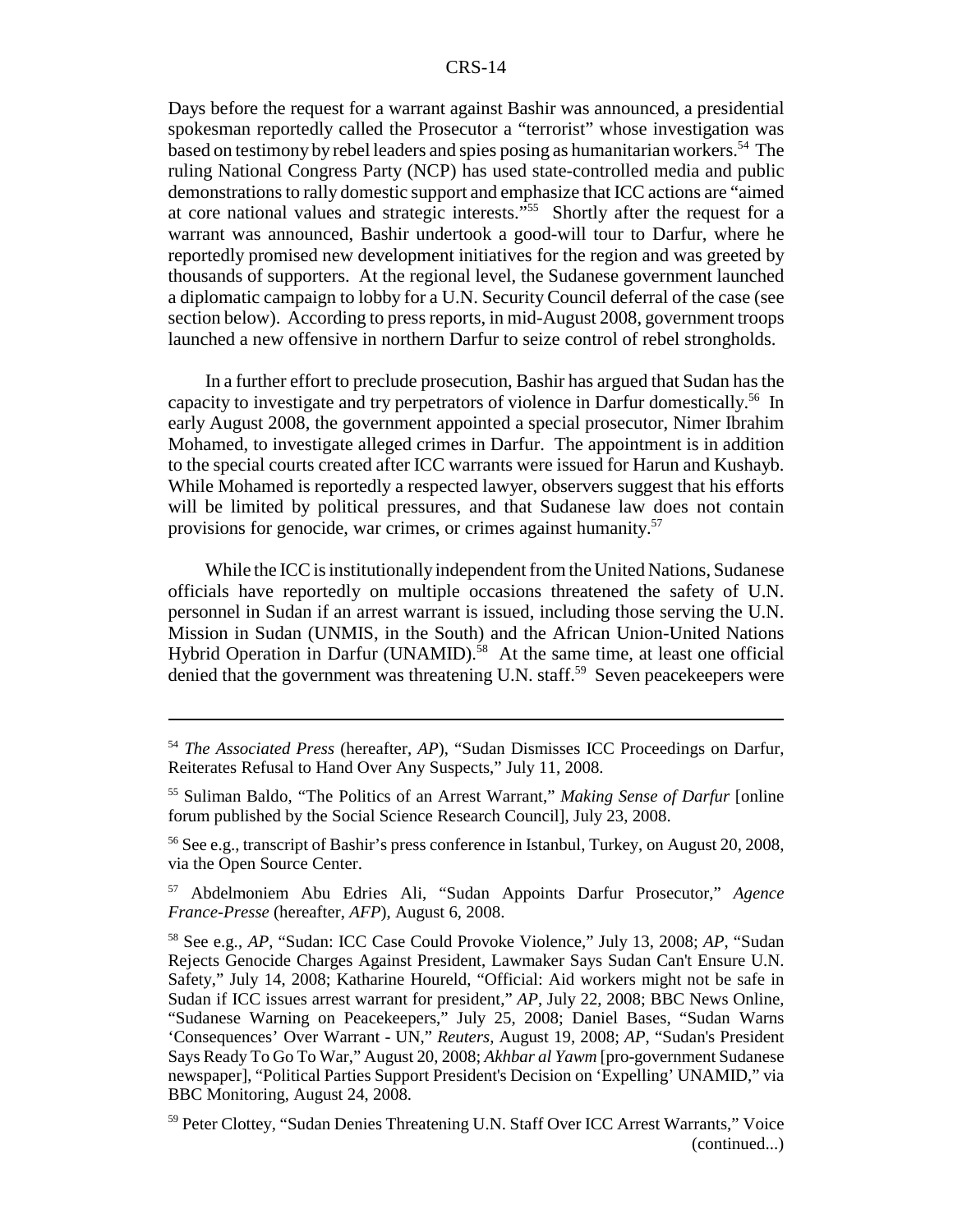killed and 22 injured in an ambush in Darfur on July 8, 2008, deepening fears of reprisals.<sup>60</sup>

**Other Sudanese Reactions.** Some Sudanese opposition parties have displayed public support for the president, reportedly due in part to concerns that an ICC arrest warrant could derail elections scheduled for 2009, while privately acknowledging mixed reactions.<sup>61</sup> Spokesmen for the two largest Darfur rebel factions, the Sudan Liberation Movement-Unity (SLM-U) and the Justice and Equality Movement (JEM), have reportedly welcomed the request for a warrant against Bashir.<sup>62</sup>

Media reports suggest southern Sudanese are ambivalent about the attempt to prosecute Bashir.63 The Sudan People's Liberation Movement (SPLM) — the former southern rebel group and partner in the Government of National Unity under the 2005 Comprehensive Peace Agreement (CPA) — called on the Government of National Unity "to forge an understanding with the international community and to cooperate with [the] ICC on the legal processes."<sup>64</sup> The SPLM also expressed concern that the ICC's move could threaten "peace and stability" in Sudan, and affirmed that the situation in Darfur "requires a negotiated and peaceful settlement."65 Some SPLM officials are reportedly concerned that ICC attempts to prosecute Bashir could undo the CPA, while others have reportedly expressed hope that prosecution could leverage international pressure on Khartoum. $66$  Following the request for a warrant,

 $59$  (...continued)

of America, August 19, 2008; see also Mohamed Osman, "Darfur Peacekeepers' Chief: Sudan Cooperating," *AP*, August 21, 2008.

<sup>60</sup> U.N. Security Council, *Report of the Secretary-General on the Deployment of the African Union-United Nations Hybrid Operation in Darfur*, S/2008/558, August 18, 2008. The report states that the United Nations is investigating who was behind the attack, and documents several other "direct attacks" on UNAMID personnel in July 2008.

<sup>61</sup> Lydia Polgreen and Jeffrey Gettleman, "Sudan Rallies Behind Leader Reviled Abroad," *The New York Times*, July 28, 2008; Sarah El Deeb, "Indicted Sudanese President Seeks Help From Rivals," *AP*, August 6, 2008. Bashir has stated that elections will take place as scheduled (Jennie Matthew, "Beshir Vows Sudan Elections on Time," *AFP*, August 3, 2008).

<sup>62</sup> *Reuters*, "Instant View: ICC Prosecutor Seeks Warrant for Sudan's Bashir," July 14, 2008; *AFP*, "'Delighted' Darfur Rebels Offer to Help Bring Beshir In," July 14, 2008.

<sup>63</sup> See e.g. "Sudan: Saving Omer," *Africa Confidential*, August 1, 2008; and Naseem Badiey, "Ocampo v Bashir: The Perspective from Juba," *Oxford Transitional Justice Research Working Paper Series*, July 18, 2008.

<sup>64</sup> SPLM Press Release, "SPLM Position On ICC Indictment," July 21, 2008; see also Wasil Ali, "SPLM Official Calls on Sudan to 'Deal Legally' With ICC," *Sudan Tribune*, August 15, 2008.

<sup>65</sup> SPLM Press Release, "SPLM Position On ICC Indictment"; SPLM Press Release, "SPLM Reviews ICC Indictment as 2nd PB Meeting Opens," July 26, 2008; Najum Mushtaq, "ICC Indictment Sparks Hope, Fear," *Inter Press Service*, July 18, 2008.

<sup>66</sup> Opheera McDoom, "Analysis-Justice Clashes With Peace on Darfur Bashir Warrant," (continued...)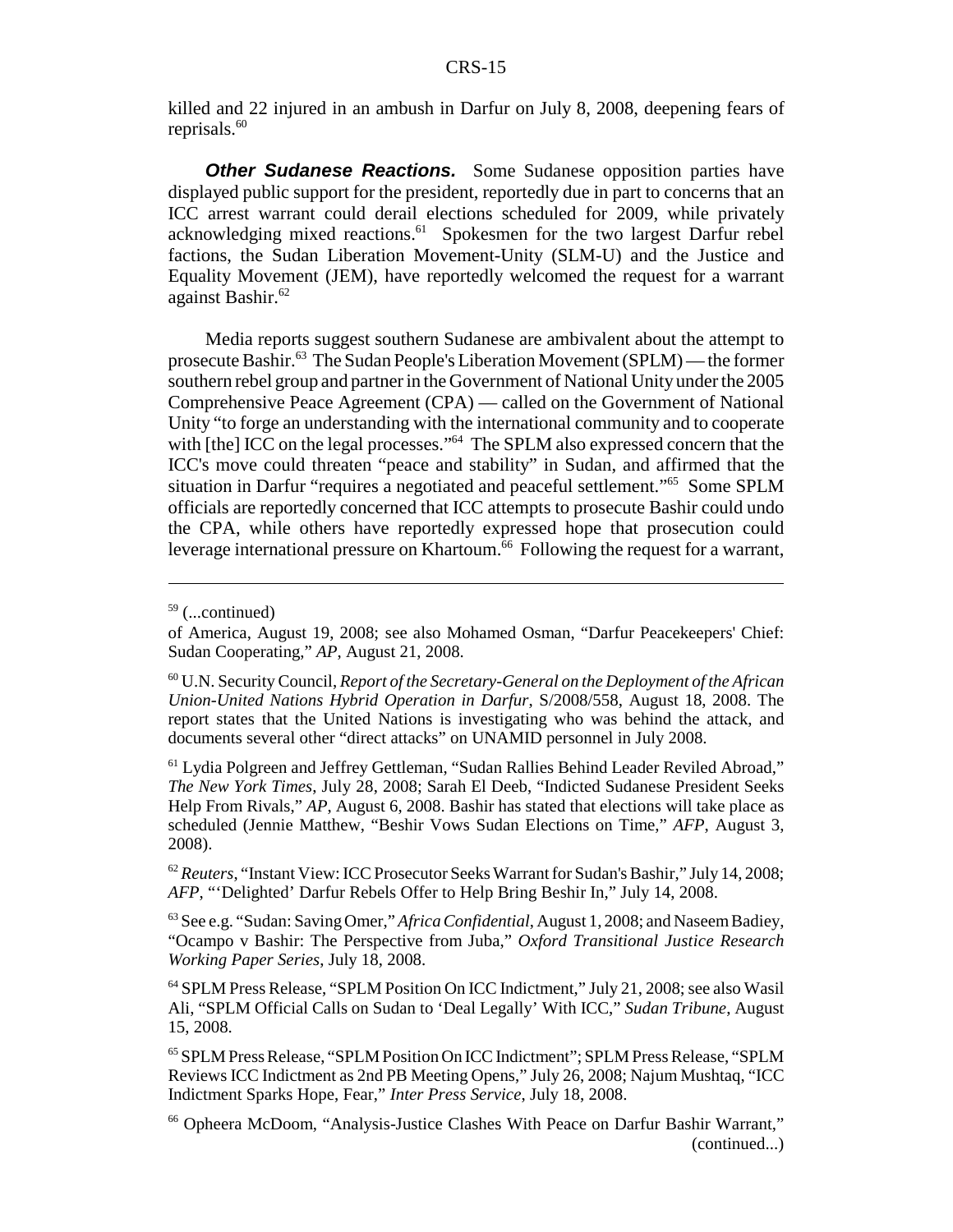Bashir appointed the SPLM's Salva Kiir, the President of south Sudan and first Vice President in the Government of National Unity, to head a government commission to coordinate Sudan's response to the ICC. Kiir reportedly traveled to Uganda in late July and urged the country's leadership to support a delay in the proceedings against Bashir.<sup>67</sup> The ruling party has averred that "the position of the SPLM... is based on full solidarity with the president," according to local media, though observers dispute this assertion.<sup>68</sup>

**Regional Reactions.** The Sudanese government has rallied support for a deferral of Bashir's potential prosecution among Arab and African leaders, as well as among regional organizations such as the African Union (AU), the Arab League, and the Organization of the Islamic Conference  $(OIC)$ .<sup>69</sup> In a written statement on July 11, 2008, the AU Peace and Security Council "expressed its strong conviction that the search for justice should be pursued in a way that does not impede or jeopardize efforts aimed at promoting a lasting peace" and "reiterated [the] AU's concern with the misuse of indictments against African leaders."70 On July 21 and July 22, respectively, the AU Peace and Security Council and the OIC's Group in New York requested that the U.N. Security Council suspend ICC proceedings in the interests of peace and stability.<sup>71</sup> The AU also called on the Sudanese government to investigate human rights violations in Darfur, and is reportedly planning its own investigation in the region, with Sudanese cooperation.<sup>72</sup> The President of the AU Commission, Jean Ping, and the joint U.N.-AU mediator for Darfur, Djibril Bassolet, have raised concerns that the ICC is jeopardizing peace efforts.<sup>73</sup> On July 31, the Non-Aligned Movement of 120 developing countries expressed "deep concern" that the prosecution of Bashir could destabilize Sudan.<sup>74</sup>

 $69$  The OIC is an inter-governmental organization of 57 states that aims to "project the interests of the Muslim world" (OIC website, at

[http://www.oic-oci.org/oicnew/page\_detail.asp?p\_id=52]).

 $71$  Security Council Report, "Update Report: Sudan," July 28, 2008. While some see these statements as evidence of regional support for Bashir, others point out that the option of a deferral could serve as leverage over Khartoum.

 $66$  (...continued)

*Reuters*, July 14, 2008; Mushtaq, Op. Cit.

<sup>67</sup> Milton Olupot, "Delay Arrest of Bashir — Kiir," *New Vision* [Kampala], July 23, 2008.

<sup>68</sup> United Nations Mission in Sudan (UNMIS) press review, July 15, 2008; see also *Sudan Tribune*, "Interview: Sudan FM expresses frustration with the ruling NCP over Darfur crisis," September 8, 2008.

<sup>70</sup> African Union, *Letter Dated 14 July 2008 from the Permanent Observer of the African Union to the United Nations Addressed to the President of the Security Council*, S/2008/465.

<sup>72</sup> Jennie Matthew, "AU Recruiting Top Lawyers Over Sudan War Crimes Probe," *AFP*, August 5, 2008.

<sup>73</sup> *Reuters*, "Darfour - La CPI Complique les Choses, Selon le Médiateur Onu-UA," July 31, 2008; *AFP*, "Soudan: Ping rencontre Béchir, critique la procédure de la CPI," August 4, 2008.

<sup>74</sup> *Reuters*, "Developing States Worried by Sudan Indictment," July 31, 2008.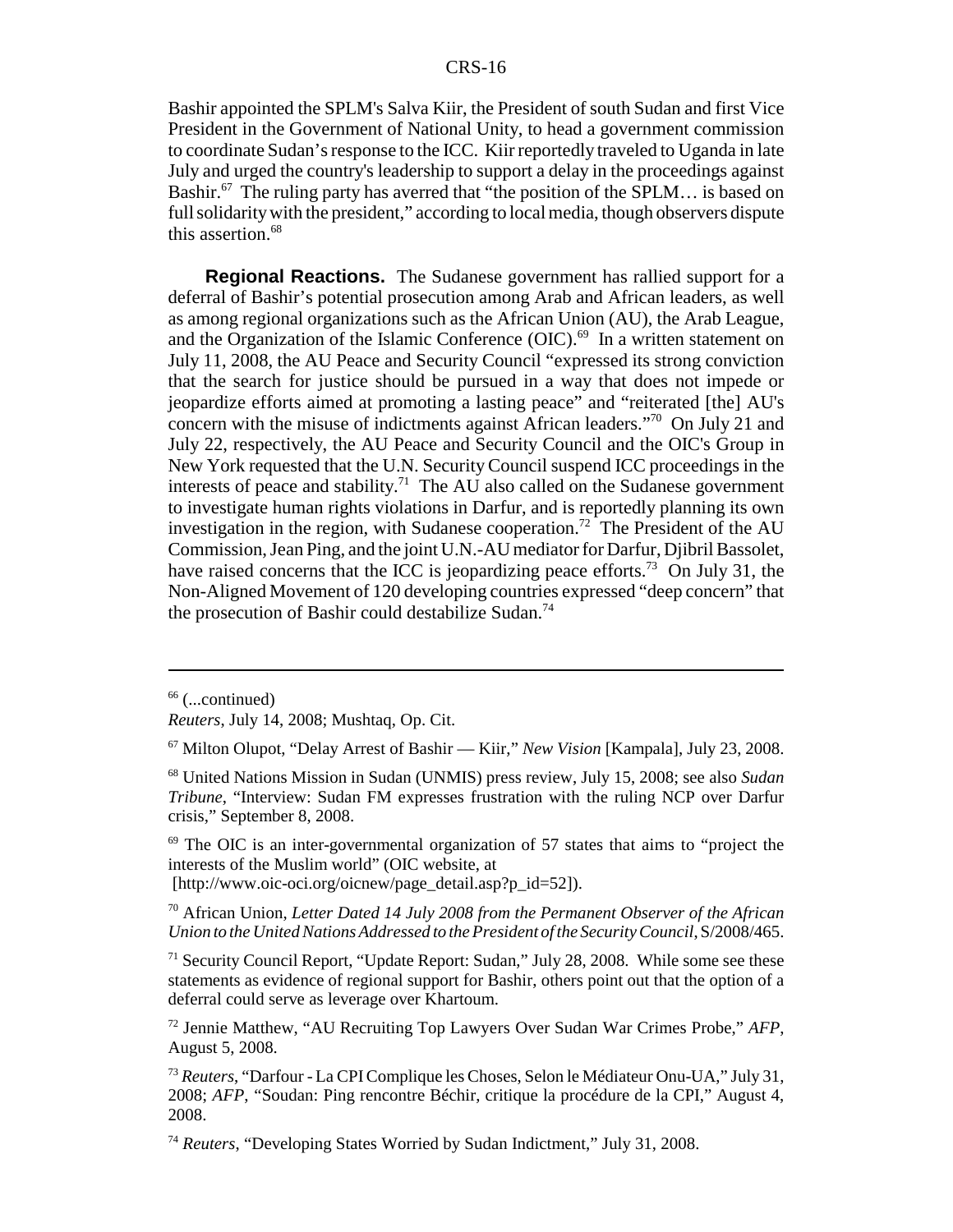#### CRS-17

Many African and Middle Eastern governments have expressed concern over the attempt to prosecute Bashir, including those of South Africa, Nigeria, Kenya, Rwanda, Tanzania, Benin, Eritrea, Egypt, Iran, Syria, Libya, Algeria, and Morocco. President Yoweri Museveni of Uganda, on the other hand, has taken a public stance in favor of ICC involvement in Darfur, a position that appears to stem in part from the ICC's prosecutions of rebel leaders in Uganda.<sup>75</sup> Some African and Middle Eastern commentators have praised the ICC Prosecutor's decision to pursue Bashir as an important step against impunity in the region, while others wondered whether the move displayed bias against African countries.<sup>76</sup>

#### **Security Council Considerations in July 2008**

The July 14, 2008, ICC Prosecutor's request for an arrest warrant for Bashir occurred during the time that the U.N. Security Council was considering extension of the Council mandate for the African Union-United Nations Hybrid Operation in Darfur (UNAMID). The Council had before it the report of the U.N. Secretary-General on the deployment of the operation, dated July 7 and covering the period April to June 2008.<sup>77</sup> It was expected that this mandate, which was to expire July 31, would be extended, albeit with some discussion of UNAMID-related issues.

Council considerations were significantly impacted by the ICC Prosecutor's announcement. In the light of reactions to this request (see previous section) and in view of the fact that the Council had sent the case to the ICC for investigation, protracted consultations within the Council on the content of a resolution extending the UNAMID mandate delayed Council action until nearly the final hour.78

Among the possible issues engaging Council members after the July 14 action was the oft-made suggestion that the Council include in its resolution a request, under Article 16 of the ICC Statute, for a deferral or suspension of further ICC action on the case for up to 12 months for the purpose of, among other things, facilitating efforts toward a peaceful settlement of the situations in Darfur and south Sudan. Some governments also expressed concerns that a positive ICC response to the request for an arrest warrant would exacerbate the situation on the ground in Darfur, making both peacekeepers and humanitarian workers subject to further attacks.

<sup>75</sup> Rodney Muhumuza, "We Can't Condemn ICC Over Bashir — Museveni," *The Monitor* [Kampala], August 4, 2008.

<sup>76</sup> See e.g., *The Daily Champion* [Lagos, Nigeria], "Al-Bashir's Indictment [editorial]," August 6, 2008; Paul Ejime, "Before Al-Bashir Goes on Trial," *The Guardian* [Lagos], July 28, 2008; Al-Jazeera, "The Opposite Direction," presented by Faysal al-Qasim, August 12, 2008, via the Open Source Center; *AFP*, "Praise and Criticism for ICC From African Rights Organizations," July 16, 2008.

<sup>&</sup>lt;sup>77</sup> The U.N. Security Council requested that the Secretary-General report every 90 days on progress made in implementation of UNAMID and the status of the political process.

<sup>78</sup> Security Council Report, "Update Report, Sudan," July 28, 2008, available at [http://www.securitycouncilreport.org].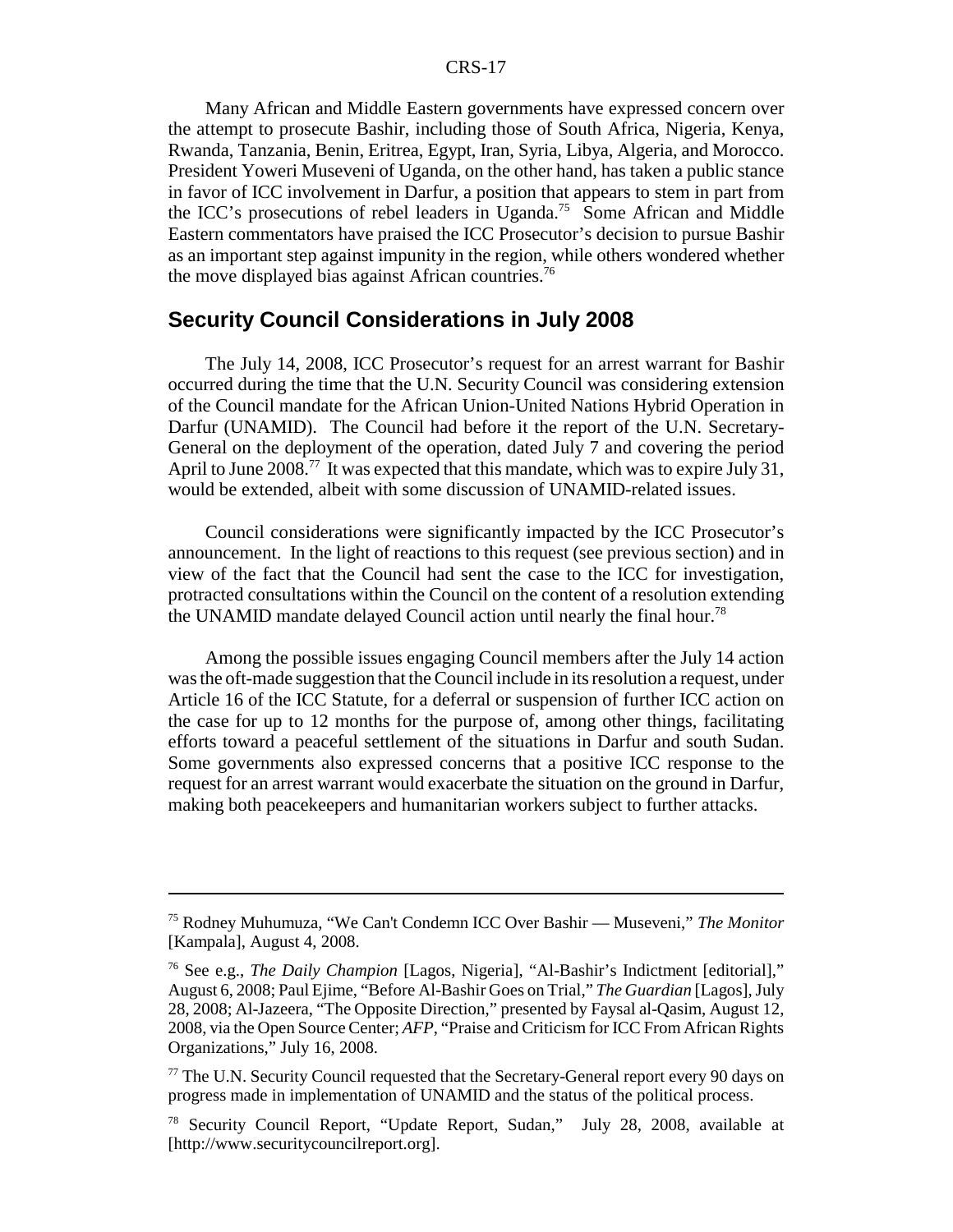Article 16 of the ICC Statute is entitled *Deferral of investigation or prosecution* and provides that

No investigation or prosecution can be commenced or proceeded with under this Statute for a period of 12 months after the Security Council, in a resolution adopted under Chapter VII of the Charter of the United Nations, has requested the Court to that effect; that request may be renewed by the Council under the same conditions.

Thus, if the U.N. Security Council, acting under Chapter VII of the Charter, adopts a resolution requesting the ICC to suspend or defer any further investigation or prosecution of the case against Bashir, the ICC, including the Prosecutor, would be obliged to cease its investigation in that particular situation and the Pre-Trial Chamber, before which the warrant request is pending, would have to suspend its considerations. The Council request would be applicable for 12 months and would be renewable.

David Scheffer, who headed the U.S. delegation to the conference that drafted the ICC Statute, in an August 20, 2008, Op-ed in *Jurist*, noted that the "negotiating history of Article 16 should be instructive to how the Council currently examines the Darfur situation."<sup>79</sup> Scheffer pointed out that Article 16 was drafted and adopted to enable the U.N. Security Council to suspend or defer an ICC investigation or prosecution of a situation "*before either is launched* if priorities of peace and security compelled a delay of international justice." He stated that "the original intent behind Article 16 was for the Security Council to act pre-emptively to delay the application of international justice for atrocity crimes in a particular situation in order to focus exclusively on performing the Council's mandated responsibilities for international peace and security objectives." This was a tool to be employed by the Council in instances of "premature State Party or Prosecutor referrals." In addition, Scheffer observed that if the current proposals for Council suspension of further ICC action on a situation referred to the ICC by the Council had been foreseen, "Article 16 never would have been approved by the...majority of governments attending the U.N. talks on the Rome Statute for it would have been viewed as creating rights for the Security Council far beyond the original intent of the Singapore compromise."

Scheffer noted, "Nonetheless, one plausibly may argue that the language of Article 16 of the Rome Statute technically empowers the Security Council to intervene at this late date and block approval of an arrest warrant against President Bashir or even suspend its execution following any approval of it by the judges."<sup>80</sup>

 $79$  David Scheffer, "The Security Council's Struggle over Darfur and International Justice," *Jurist* — Forum (Jurist, University of Pittsburgh School of Law), online at [http://jurist.law.pitt/forumy/2008/08/security-councils-struggle-over-darfur.php].

<sup>&</sup>lt;sup>80</sup> Scheffer, Op. Cit. A more academic commentary on Article 16 may be found in Luigi Condorelli and Santiago Villalpando, *Referral and Deferral by the Security Council,* Chapter 17.2, in *The International Criminal Court: A Commentary*, edited by Antonio Cassese, Paola Gaeta, and John R.W.D. Jones ( New York: Oxford University Press, 2002), vol. I, pp. 644-654.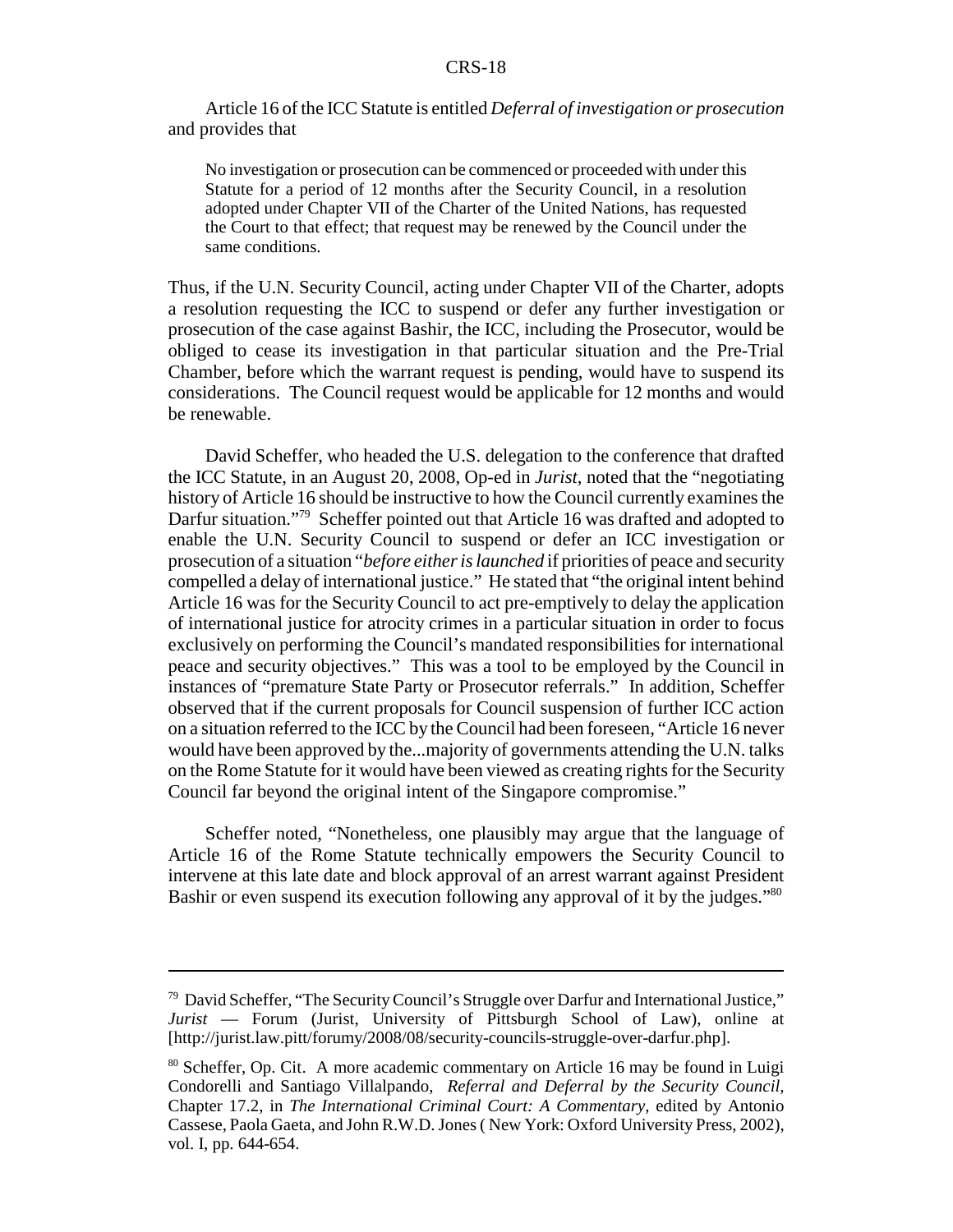#### CRS-19

U.N. Security Council Resolution 1828 (2008), adopted on July 31, 2008, by a vote of 14 in favor and with the United States abstaining, extended UNAMID for a further 12 months; the meeting, incidentally, ended at  $10:45$  pm.<sup>81</sup> In abstaining on the vote rather than voting against it, the United States supported renewal of the UNAMID mandate but noted that the language in preambular paragraph 9 "would send the wrong signal to President Bashir and undermine efforts to bring him and others to justice.<sup> $n\bar{8}2$ </sup> In remarks with the press following the vote, U.S. Deputy Permanent Representative Alejandro Wolff stated:

The reason for our abstention...had to do with one paragraph that would send the wrong signal at a very important time when we are trying to eliminate the climate of impunity, to deal with justice, and to address crimes in Darfur, by suggesting that there might be a way out. There is no compromise on the issue of justice. The ... United States felt it was time to stand up on this point of moral clarity and make clear that this Permanent Member of the Security Council will not compromise on the issue of justice.<sup>83</sup>

## **Other ICC Cases in Africa**

The ICC Prosecutor has opened five cases in connection with northern Uganda, four in connection with the Democratic Republic of Congo (DRC), and one in connection with the Central African Republic (CAR). In contrast to Sudan, which has resisted ICC jurisdiction, these three countries are states parties to the ICC; all three and referred situations in their countries to the Prosecutor. Four suspects are currently in ICC custody, all Africans: Jean-Pierre Bemba, Thomas Lubanga, Germain Katanga, and Mathieu Ngudjolo. No one has yet been convicted by the ICC.

<sup>&</sup>lt;sup>81</sup> See S/PV.5947 for verbatim record of the meeting and U.N. Press Release S/9412 for an unofficial summary of the statements made and the text of the adopted resolution. For links to both items, see under July 31 at [http://www.un.org/Depts/dhl/resguide/scact2008.htm]. A U.S. vote against the resolution would have defeated the resolution since that "no" vote would have been a veto.

<sup>&</sup>lt;sup>82</sup> Explanation of vote by Ambassador Alejandro Wolff, U.S. Deputy Permanent Representative, USUN Press Release # 209 (08), July 31, 2008. The text of preambular paragraph 9 follows: "Taking note of the African Union (AU) communiqué of the 142<sup>nd</sup> [AU] Peace and Security Council (PSC) Meeting dated 21 July (S/2008/481, annex), having in mind concerns raised by members of the Council regarding potential developments subsequent to the application by the Prosecutor of the International Criminal Court of 14 July 2008, and taking note of their intention to consider these matters further."

<sup>&</sup>lt;sup>83</sup> Remarks by Ambassador Alejandro Wolff, U.S. Deputy Permanent Representative, at the Security Council Stakeout [with the press], USUN Press Release #210 (08), July 31, 2008.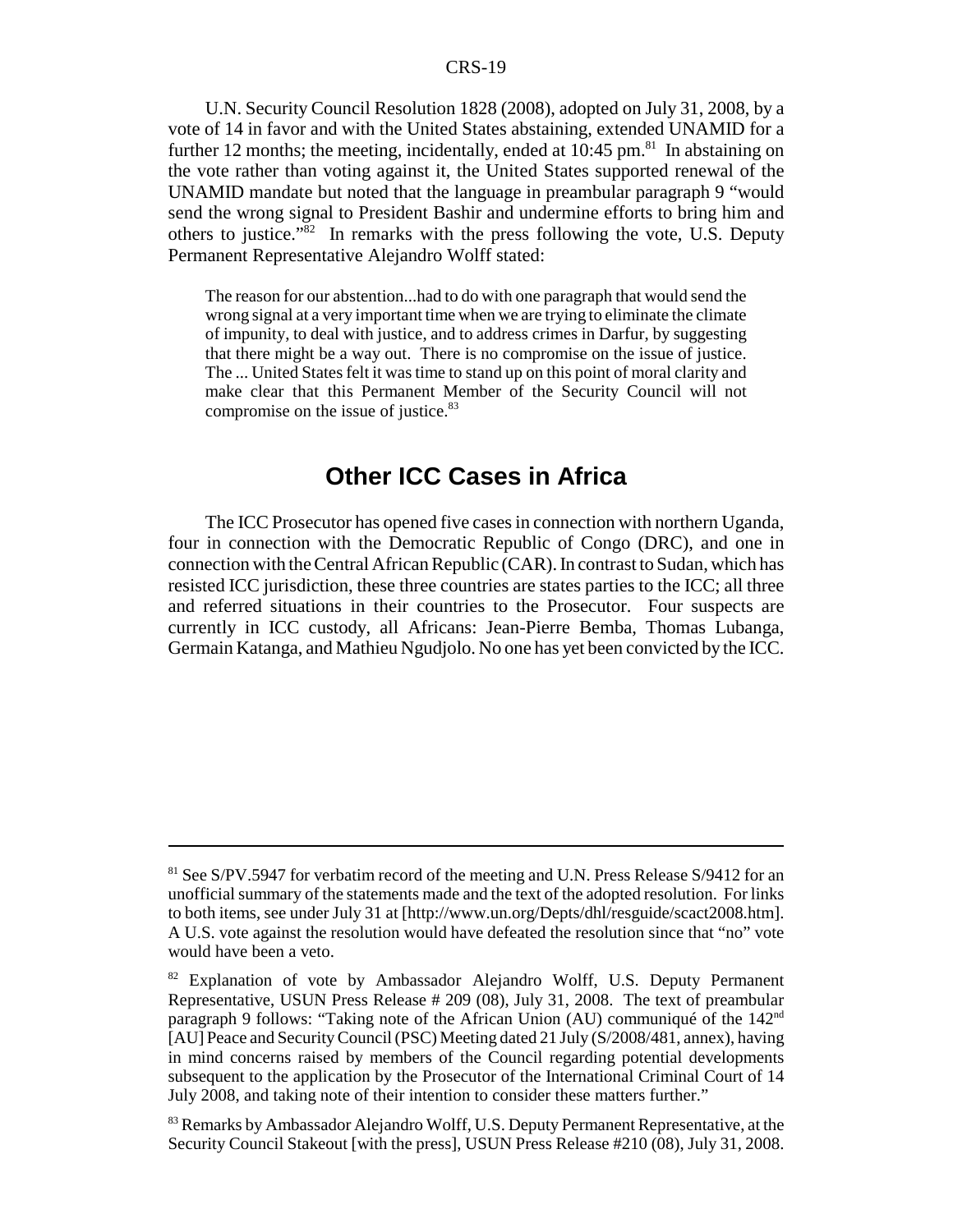## **Uganda<sup>84</sup>**

The government of Uganda, a party to the ICC, referred "the situation concerning the Lord's Resistance Army" to the Court in 2003.<sup>85</sup> The Lord's Resistance Army (LRA) is a rebel group that has fought for over two decades in northern Uganda. In October 2005, the ICC unsealed arrest warrants — the first issued by the Court — for LRA leader Joseph Kony and LRA commanders Vincent Otti, Okot Odhiambo, Dominic Ongwen, and Raska Lukwiya. The Prosecutor accused the LRA of establishing "a pattern of brutalization of civilians," including murder, forced abduction, sexual enslavement, and mutilation, amounting to crimes against humanity and war crimes.<sup>86</sup> None of the suspects are in custody; Lukwiya and Otti have reportedly been killed since the warrants were issued, while other LRA commanders are reportedly in hiding in eastern Democratic Republic of Congo. While Uganda's referral specifically mentioned the Lord's Resistance Army, the Prosecutor also is investigating alleged crimes committed by the Ugandan military in northern Uganda.

Despite widespread documentation of LRA abuses, the ICC's actions in Uganda have met with some strong domestic and international opposition due to debates over what would constitute justice for the war-torn communities of northern Uganda and whether the ICC has helped or hindered the pursuit of a peace agreement.<sup>87</sup> Some observers argue that ICC arrest warrants were a crucial factor in bringing the LRA to the negotiating table in 2006 for peace talks brokered by the Government of South Sudan. In August 2006, rebel and government representatives signed a landmark cessation of hostilities agreement; in February 2008, the government and the LRA reached several significant further agreements, including a permanent cease-fire. However, threats of ICC prosecution are considered by some to be a stumbling block to achieving an elusive final peace deal. The LRA has reportedly demanded that ICC arrest warrants be annulled as a prerequisite to a final agreement. The Ugandan

<sup>84</sup> See CRS Report RL33701, *Uganda: Current Conditions and the Crisis in North Uganda*, by Ted Dagne and Hannah Reeves.

<sup>85</sup> ICC Office of the Prosecutor Press Release, "President of Uganda Refers Situation Concerning the Lord's Resistance Army (LRA) to the ICC," January 29, 2004. According to an Office of the Prosecutor official, referrals by the governments of Uganda and DRC followed moves by the Office of the Prosecutor to open investigations under its discretionary power (CRS interview, September 3, 2008); see also Payam Akhavan, "The Lord's Resistance Army Case: Uganda's Submission of the First State Referral to the International Criminal Court," *The American Journal of International Law*, 99, 2 (April 2005), pp. 405-406.

<sup>86</sup> ICC Press Release, "Warrant of Arrest Unsealed Against Five LRA Commanders," October 14, 2005. Kony is wanted for 12 counts of crimes against humanity, including murder, enslavement, sexual enslavement, rape, and "inhumane acts," and 21 counts of war crimes, including murder, cruel treatment of civilians, directing an attack against a civilian population, pillaging, inducing rape, and the forced enlistment of children; the other LRA commanders are accused of crimes against humanity and war crimes, ranging from four to 32 counts.

<sup>87</sup> See Tim Allen, *Trial Justice: The International Criminal Court and the Lord's Resistance Army* (London: Zed Books, 2006).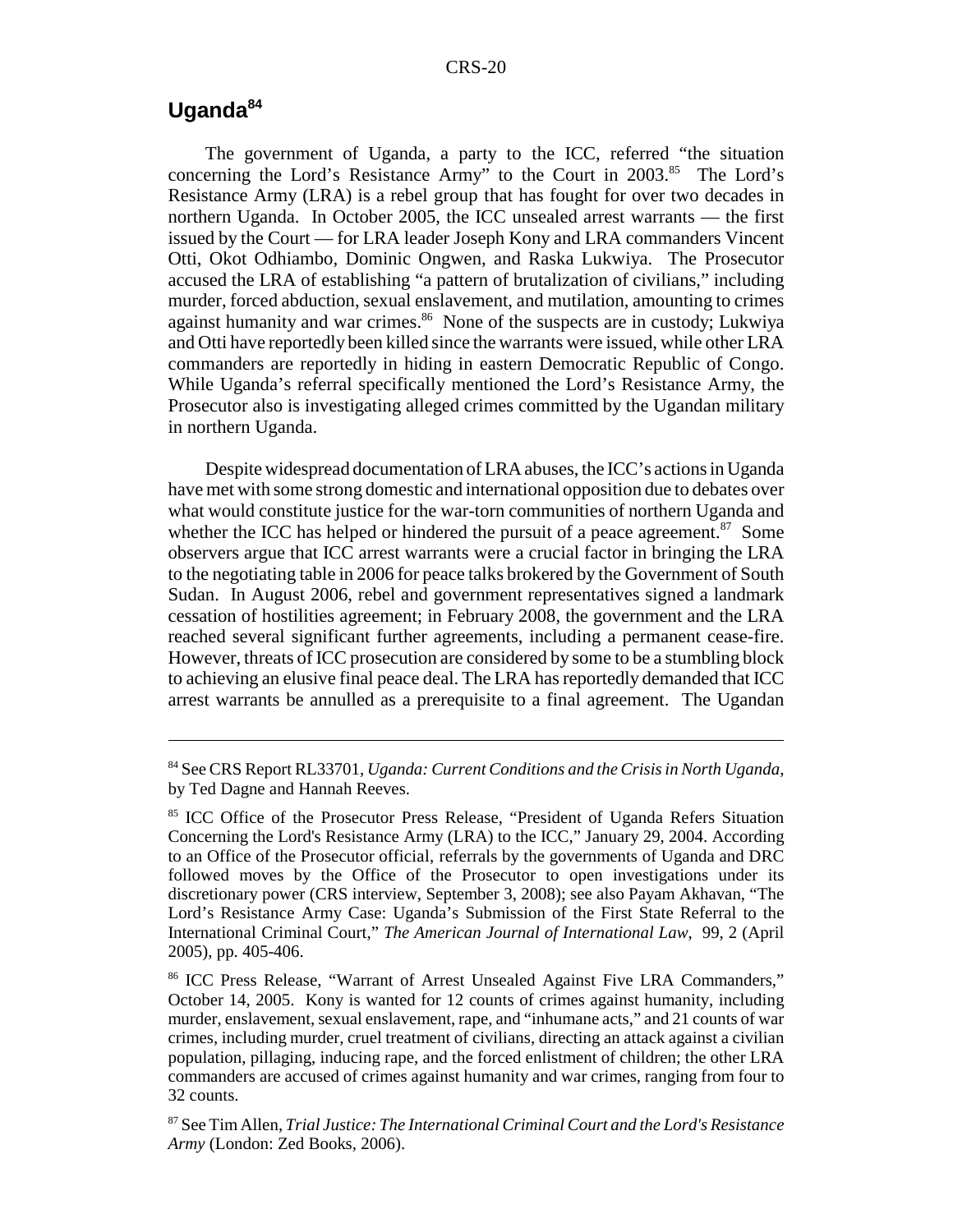government has offered a combination of amnesty and domestic prosecutions for lower- and mid-ranking LRA fighters, and is reportedly willing to prosecute LRA leaders in domestic courts if the rebels accept a peace agreement. This could entail challenging the LRA cases' admissibility before the ICC under the principle of complementarity. However, only the ICC's Pre-Trial Chamber has the authority to make a decision on admissibility. The ICC Prosecutor has reportedly stated that he will fight any move to drop the LRA prosecutions.<sup>88</sup>

## **Democratic Republic of Congo (DRC)**

The DRC government referred "the situation of crimes within the jurisdiction of the Court allegedly committed anywhere in the territory of the DRC" to the Prosecutor in April 2004.<sup>89</sup> Despite the end of a five-year nationwide civil war in 2003 and the conduct of national elections in 2006, the DRC has continued to suffer from armed conflict, particularly in the volatile eastern regions bordering Rwanda, Uganda, and Burundi. The ICC has issued four arrest warrants in its first DRC investigation, which focuses on the eastern Congolese district of Ituri, where an inter-ethnic war erupted in June 2003 with reported involvement by neighboring governments.90 Three suspects are in custody, while a fourth remains at large. The Prosecutor has stated that a second investigation in the DRC will focus on sexual crimes committed in the eastern provinces of North and South Kivu, while a third will look into "the role of those who organized and financed" armed groups throughout the country.<sup>91</sup> The latter investigation could potentially target officials from neighboring countries as well as members of the Congolese government and armed forces.<sup>92</sup>

**Thomas Lubanga Dyilo.** The ICC issued a sealed arrest warrant in February 2006 for Thomas Lubanga Dyilo, the alleged founder and leader of the *Union des Patriotes Congolais* (UPC) in Ituri and its military wing, the *Forces Patriotiques pour la Libération du Congo* (FPLC). At the time, Lubanga was in Congolese

<sup>&</sup>lt;sup>88</sup> CRS interview with ICC Office of the Prosecutor official, September 3, 2008. According to the official, the Ugandan government has expressed continued commitment to arresting the LRA leaders in discussions with the ICC.

<sup>89</sup> ICC Office of the Prosecutor Press Release, "Prosecutor Receives Referral of the Situation in the Democratic Republic of Congo," April 19, 2004.

<sup>&</sup>lt;sup>90</sup> Ituri's armed groups did not participate in the peace process between DRC's major rebel movements that brought the country's nationwide civil war to an end in 2003. While U.N. peacekeepers and DRC government troops have succeeded in staunching much of the violence in Ituri, many of the groups have not disarmed, and the area is still considered unstable. See International Crisis Group, *Congo: Four Priorities for Sustainable Peace in Ituri*, Africa Report No. 140, May 13, 2008.

<sup>91</sup> ICC Press Release, "DRC: ICC Warrant of Arrest Unsealed Against Bosco Ntaganda," April 29, 2008.

 $92$  CRS interview with Office of the Prosecutor official, September 3, 2008. Nationals of non-member states are subject to ICC jurisdiction for crimes committed on the territory of a member state.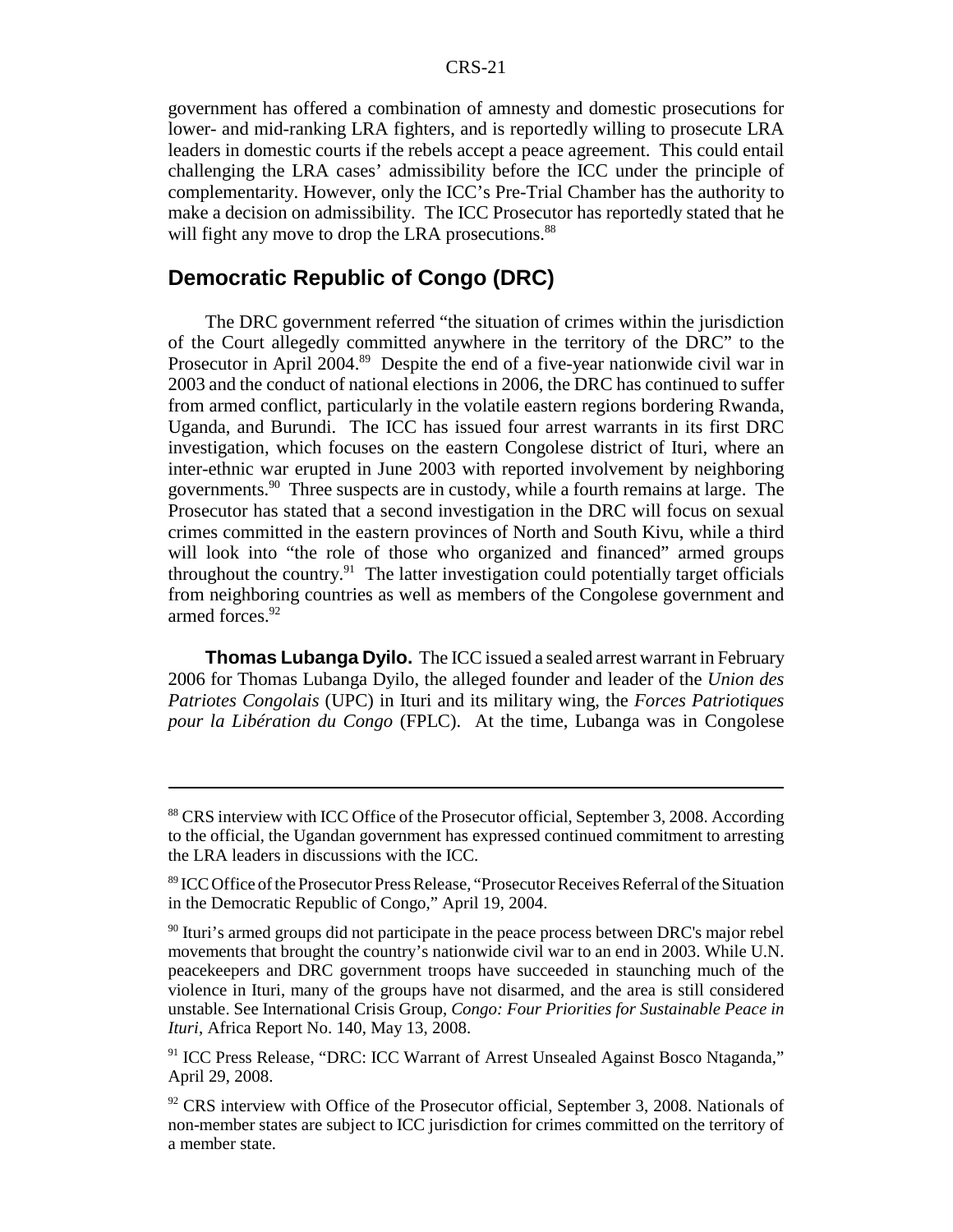custody and had been charged in the domestic justice system.<sup>93</sup> After a determination of admissibility by the ICC, Lubanga was transferred to ICC custody in March 2006. The ICC has charged Lubanga with three counts of war crimes related to the recruitment and use of child soldiers.<sup>94</sup> Despite anticipation that the case would lead to a straightforward conviction, in June 2008, prior to trial, the ICC Trial Chamber stayed the proceedings against Lubanga because the Prosecutor had allegedly failed to disclose exculpatory evidence.<sup>95</sup> On July 2, Lubanga was ordered released. A preliminary application by the Prosecutor to lift the stay of proceedings was rejected by the ICC Trial Chamber in early September 2008. A final decision on whether to proceed with Lubanga's trial is pending, during which time the accused is to remain in custody. $96$ 

**Germain Katanga and Mathieu Ngudjolo Chui.** Germain Katanga, the alleged highest-ranking commander of the *Force de Résistance Patriotique en Ituri* (FRPI) and Ngudjolo, the alleged highest-ranking commander of the *Front des Nationalistes et Intégrationnistes* (FNI), are being prosecuted as co-perpetrators for allegedly having "acted in concert to mount an attack targeted mainly at Hema civilians" in Ituri in 2003.<sup>97</sup> The ICC issued sealed arrest warrants for Katanga and Ngudjolo in July 2007, and they were transferred by Congolese authorities to ICC custody in October 2007 and February 2008, respectively. The Prosecutor has accused them jointly of four counts of crimes against humanity and nine counts of war crimes related to murder, "inhumane acts," sexual crimes, the use of child soldiers, rape, and other abuses.  $98$  The case is in the pre-trial phase.

**Bosco Ntaganda.** The ICC issued a sealed warrant for the arrest of Bosco Ntaganda, the alleged former Deputy Chief of General Staff for Military Operations in Lubanga's FPLC, in August 2006. In April 2008, the ICC unsealed the warrant, having determined that public knowledge of ICC proceedings would neither endanger witnesses nor further obstruct attempts to bring Ntaganda into custody.<sup>99</sup> The ICC

96 ICC Press Release, "Trial Chamber I Maintains Stay of Proceedings in the Thomas Lubanga Dyilo Case," September 4, 2008.

97 ICC, *Combined Factsheet: Situation in the Democratic Republic of the Congo, Germain Katanga and Mathieu Ngudjolo Chui*, June 27, 2008. Their cases were joined in March 2008.

98 ICC, *Combined Factsheet*, Op. Cit.

 $93$  According to Human Rights Watch, Lubanga was arrested by Congolese authorities after the killing of nine U.N. peacekeepers in Ituri in February 2005. He and other Ituri militia members had been charged with genocide, war crimes, and crimes against humanity, but had not been brought to trial when the ICC warrant was issued. (Human Rights Watch, "D.R. Congo: ICC Arrest First Step to Justice," March 17, 2006.)

<sup>94</sup> ICC, The Prosecutor Vs. Thomas Lubanga Dyilo, *Document Containing the Charges, Article 61(3)(a) (Public Redacted Version)*, August 28, 2006.

<sup>&</sup>lt;sup>95</sup> For more information on the decision to stay proceedings, see Human Rights Watch, "International Criminal Court's Trial of Thomas Lubanga 'Stayed': Questions and Answers," at [http://hrw.org/english/docs/2008/06/19/congo19163.htm].

<sup>99</sup> ICC Press Release, "Warrant of Arrest Against Bosco Ntaganda Unsealed," April 29, (continued...)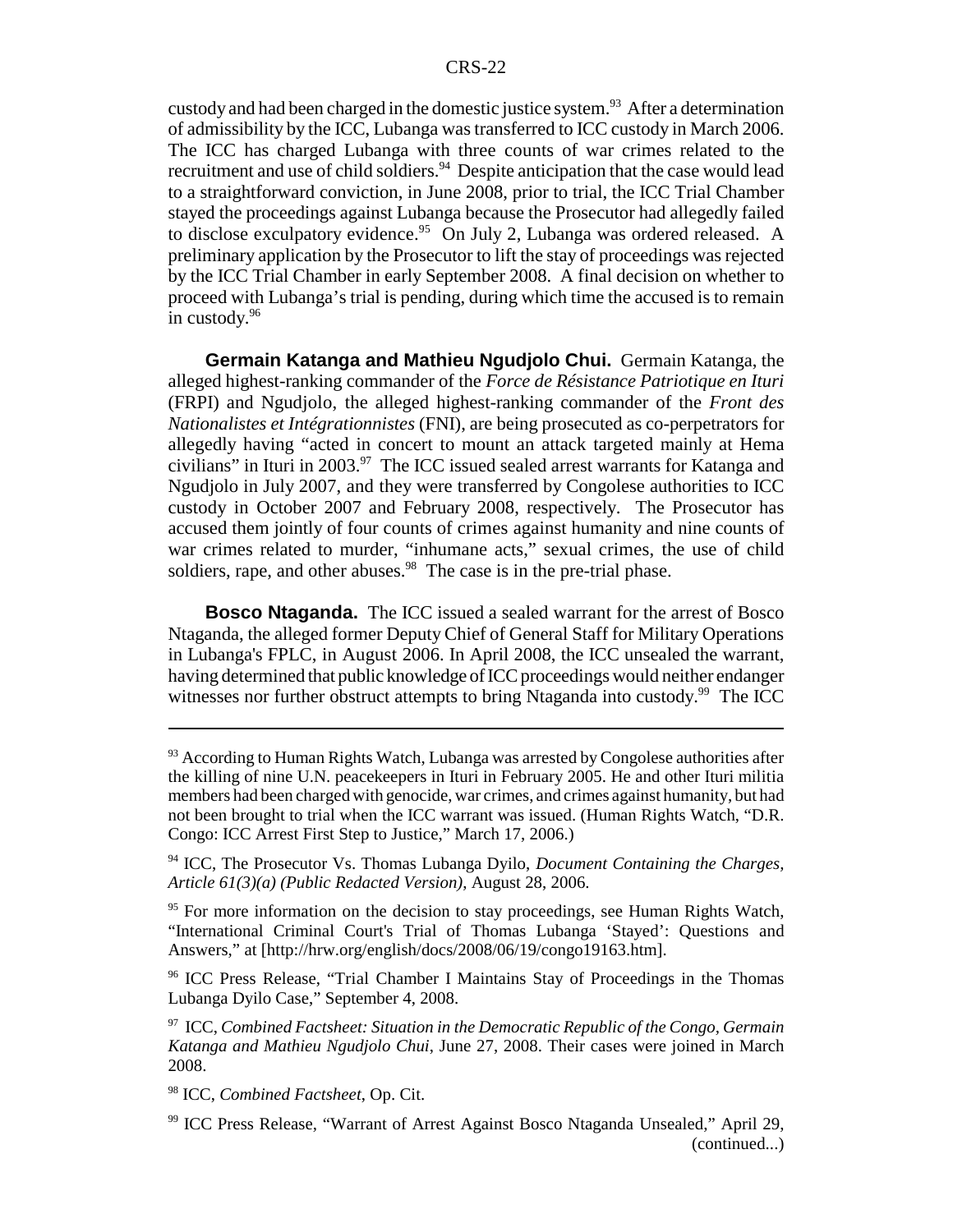Prosecutor has accused Ntaganda of three counts of war crimes related to the alleged recruitment and use of child soldiers in 2002 and 2003.100 Attempts to arrest Ntaganda have been complicated by the fact that he is reportedly currently serving as second-in-command in another rebel group, the *Congrès National pour la Défence du Peuple* (CNDP), in the DRC's North Kivu province. The CNDP, currently the DRC's most significant rebel organization, is led by Laurent Nkunda, a dissident military general.<sup>101</sup> Ntaganda remains at large.<sup>102</sup>

## **Central African Republic (CAR)**

The government of CAR, a party to the ICC, referred "the situation of crimes within the jurisdiction of the Court committed anywhere on [CAR] territory"to the ICC Prosecutor in January 2005.103 In May 2008, the ICC issued a sealed warrant of arrest for Jean-Pierre Bemba Gombo, a former DRC rebel leader. The warrant alleged that as commander of the *Movement de Libération du Congo* (MLC), one of two main DRC rebel groups during that country's civil war, Bemba had overseen systematic attacks on civilians in CAR territory between October 2002 and March 2003.104 The Prosecutor accused Bemba of five counts of war crimes and three counts of crimes against humanity for alleged rape, torture, pillaging, and other abuses.105 Bemba, who had been in exile in Europe since 2007, was arrested by Belgian authorities in May 2008 and turned over to the ICC in July 2008.

Bemba's prosecution by the ICC has been controversial in the DRC, where the MLC is now the largest opposition party.<sup>106</sup> After serving as one of four vice-presidents in the DRC transitional government from July 2003 to December 2006, Bemba came in second in the DRC's 2006 presidential election with 42% of

2008.

 $99$  (...continued)

<sup>100</sup> ICC Pre-Trial Chamber, The Prosecutor Vs. Bosco Ntaganda, *Warrant of Arrest*, August 22, 2006. The warrant states that Ntaganda is "believed to be" a Rwandan national.

<sup>&</sup>lt;sup>101</sup> A peace deal was signed by Nkunda and other armed groups in North Kivu in January 2008, though reports indicate that sporadic fighting continues. For background on the conflict, see International Crisis Group, *Congo: Bringing Peace to North Kivu*, Africa Report No. 133, October 31, 2007.

<sup>102</sup> Jacques Kahorha , "Nkunda Rebuffs ICC Over Indictee," *Institute for War and Peace Reporting*, June 16, 2008.

<sup>&</sup>lt;sup>103</sup> ICC Office of the Prosecutor Press Release, "Prosecutor Receives Referral Concerning Central African Republic," January 7, 2005.

<sup>&</sup>lt;sup>104</sup> Bemba's MLC, based in the DRC's north, was reportedly invited into CAR by then-President Ange-Félix Patassé to help quell a rebellion led by François Bozizé. Bozizé took power in a coup in 2003 and is the current president of CAR.

<sup>105</sup> ICC Press Release, "Surrender of Jean-Pierre Bemba to the International Criminal Court," July 3, 2008. The counts as listed in this document appear to have changed slightly from those listed in the original arrest warrant.

<sup>&</sup>lt;sup>106</sup> The MLC converted itself into a political party following the end of the DRC civil war in 2003.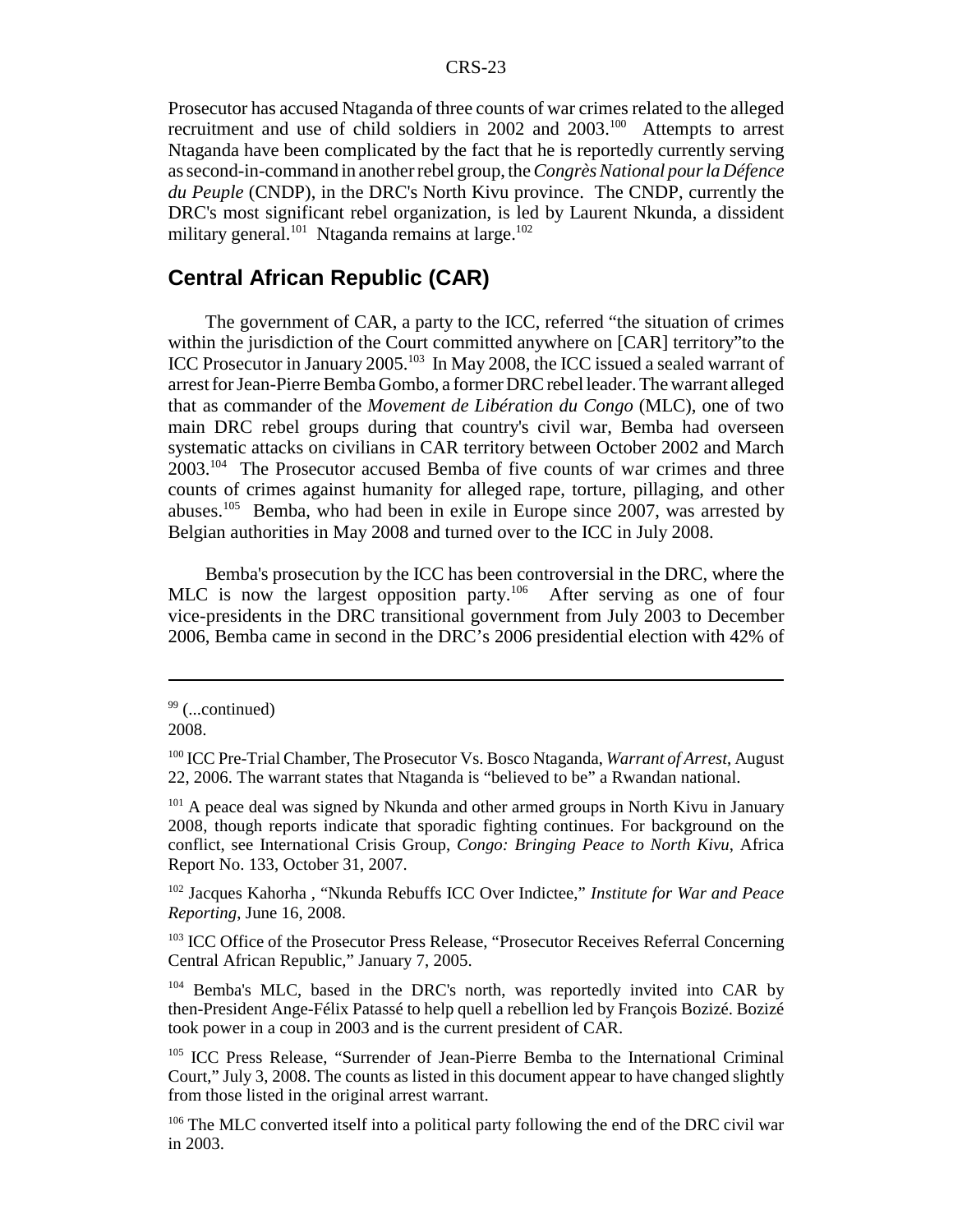the vote, behind the incumbent president, Joseph Kabila; Bemba's supporters accused the president of electoral fraud. Bemba won a Senate seat in January 2007, but he went into exile the following April after relations with Kabila continued to deteriorate. Some observers consider Bemba's prosecution by the ICC to be politically expeditious for President Kabila, whose main rival is now in international custody. The Office of the Prosecutor has strenuously denied that political considerations played a role in the decision to pursue Bemba.<sup>107</sup>

## **Issues Raised by the ICC's Actions in Africa**

Many observers have praised the ICC's investigations in Africa as a crucial step against widespread impunity on the continent. Nevertheless, the ICC's actions have provoked debates over the court's potential impact, its perceived prioritization of Africa over other regions, its selection of cases, and the effect of international prosecutions on peace processes. Most persistently, critics have accused the ICC of potentially jeopardizing the settlement of long-running civil wars in the pursuit of an often abstract "justice." Supporters of the Court reject these criticisms, and hope that ICC investigations will build accountability for the world's gravest atrocities and contribute to Africa's long-term peace and stability.

## **Potential Impact**

Many hope that the ICC will usher in a new period of international accountability for the gravest human rights abuses by ensuring that perpetrators are brought to justice. The ICC's founders anticipated that by ending impunity, the ICC would deter future atrocities.<sup>108</sup> Indeed, some observers have argued that the ICC's success should be evaluated not just based on the punishment of past atrocities, but also in terms of "the effect its investigations have on reducing abysmal conduct in the present and future."109 (The Office of the Prosecutor maintains that the choice of cases is not based on calculations of deterrent effect, though the Office acknowledges that strategic communications related to ICC prosecutions may play a role in deterrence. $110$ )

The goal of deterrence has been particularly salient in the ICC's investigations in Africa, which have focused to-date on regions where conflict is ongoing or only recently settled.111 However, difficulties in enforcing ICC arrest warrants and the fact that the Court has yet to convict any suspects have led some to question whether the

<sup>&</sup>lt;sup>107</sup> CRS interview with Office of the Prosecutor official, September 3, 2008.

<sup>108</sup> Preamble of the Rome Statute; see also International Criminal Court Assembly of States Parties, "Court Adopts Agreements to Launch Court's Operation," United Nations Press Release L/3013, September 9, 2002.

<sup>109</sup> Waddell and Clark, "Introduction," in *Courting Conflict?*

<sup>&</sup>lt;sup>110</sup> CRS interview, September 3, 2008.

<sup>&</sup>lt;sup>111</sup> The ICC's temporal jurisdiction, which limits prosecution to crimes committed after the entry into force of the Rome Statute, has contributed to this phenomenon.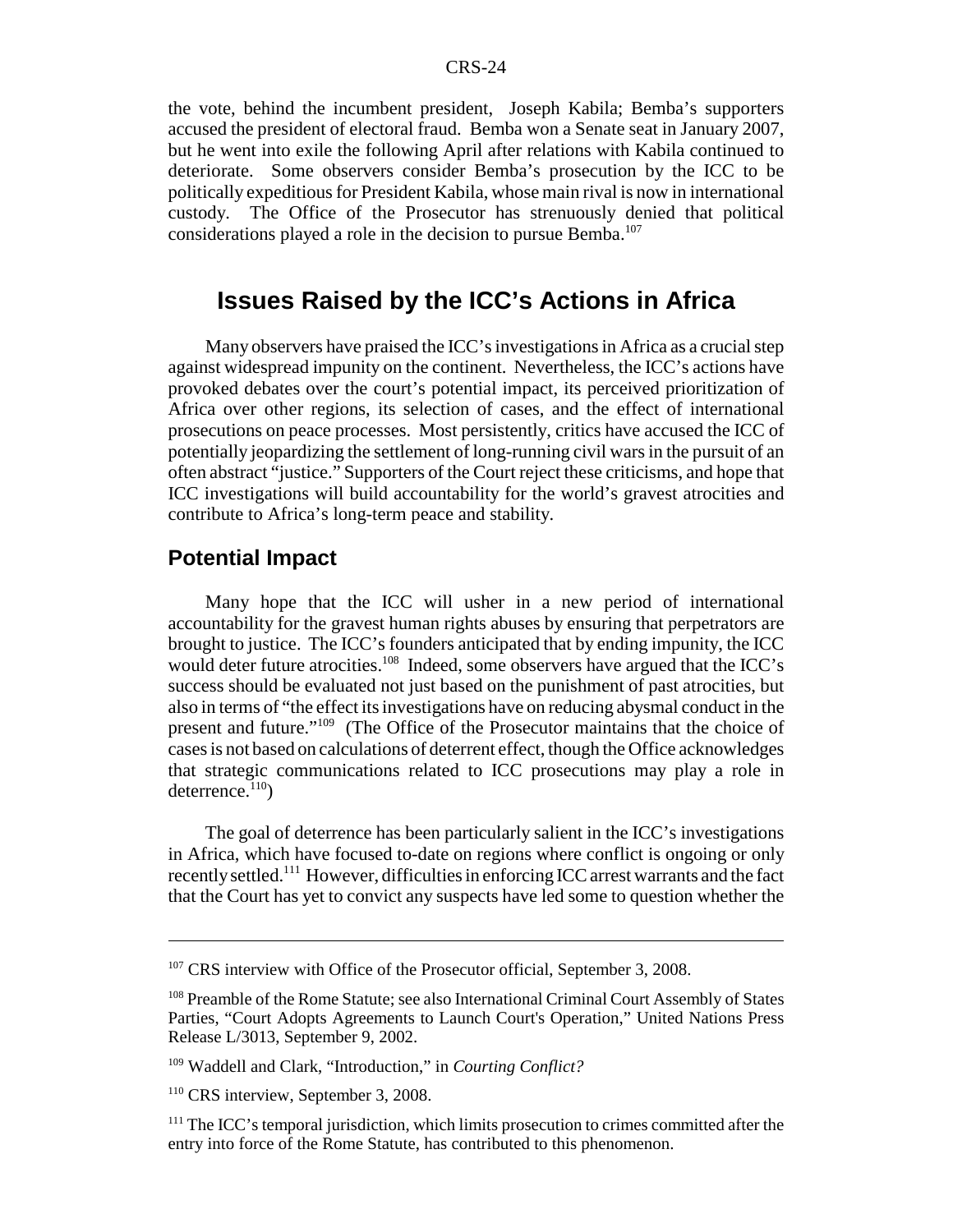threat of ICC prosecution is credible. Some observers suggest that the Court's failure to apprehend suspects in Darfur in particular has bared tensions between the ICC's universal mandate and its reliance on the enforcement power of states.<sup>112</sup> Others maintain that deterrence is difficult to evaluate and that changes in perpetrators' behavior may be visible only over the long-run. Some argue that the Court's compilation of evidence, including transcribed interviews with witnesses, may serve future prosecutions or reconciliation processes even if they do not immediately lead to convictions.

## **Accusations of Bias**

The ICC's investigations in Sub-Saharan Africa have stirred concerns over African sovereignty and the long history of foreign intervention on the continent. For example, President Paul Kagame of Rwanda, which is not a state party to the Court, has portrayed the ICC as a new form of "imperialism" that seeks to "undermine people from poor and African countries, and other powerless countries in terms of economic development and politics."113 Other commentators have alleged that the Prosecutor has limited investigations to Africa because of geopolitical pressures, either out of a desire to avoid confrontation with major powers or as a tool of Western foreign policy.<sup>114</sup> The attempt to prosecute Bashir has been particularly controversial, drawing rebuke from African governments and regional organizations. Supporters of the Court respond that investigations to-date have been determined by referrals, either by African states or the Security Council, and that the Prosecutor is analyzing situations in countries outside of Africa. In addition, observers have pointed out that national legal systems in Africa are particularly weak, which has allowed the ICC to assert its jurisdiction under the principle of complementarity.<sup>115</sup> The Office of the Prosecutor maintains that its choice of cases is based on the relative gravity of abuses, and that crimes committed in Sub-Saharan Africa are among the world's most serious.<sup>116</sup>

The Prosecutor's selection of cases also has proven controversial. ICC prosecutions in Sudan had, prior to the request for a warrant against President Bashir, drawn criticism for targeting mid-level officials rather than those with alleged higher-order responsibility for abuses in Darfur. Some have criticized ICC prosecutions in Uganda, the DRC, and CAR for focusing on alleged abuses committed by rebel fighters to the exclusion of those reportedly committed by government troops. In Uganda, some observers suggest that the ICC is seen locally

<sup>112</sup> See e.g. Kenneth A. Rodman, "Darfur and the Limits of Legal Deterrence," *Human Rights Quarterly*, 30, 3, August 2008.

<sup>&</sup>lt;sup>113</sup> *AFP*, "Rwanda's Kagame says ICC Targeting Poor, African Countries," July 31, 2008; Rwanda Radio via BBC Monitoring, "Rwandan President Dismisses ICC as Court Meant to 'Undermine' Africa," August 1, 2008.

<sup>114</sup> See e.g. Oraib Al Rantawi, "A Step Forward or Backward?" *Bitter Lemons*, 32, 6, August 14, 2008.

<sup>115</sup> See e.g. Stephanie Hanson, "Africa and the International Criminal Court," *Council on Foreign Relations*, July 24, 2008.

<sup>&</sup>lt;sup>116</sup> CRS interview with Office of the Prosecutor official, September 3, 2008.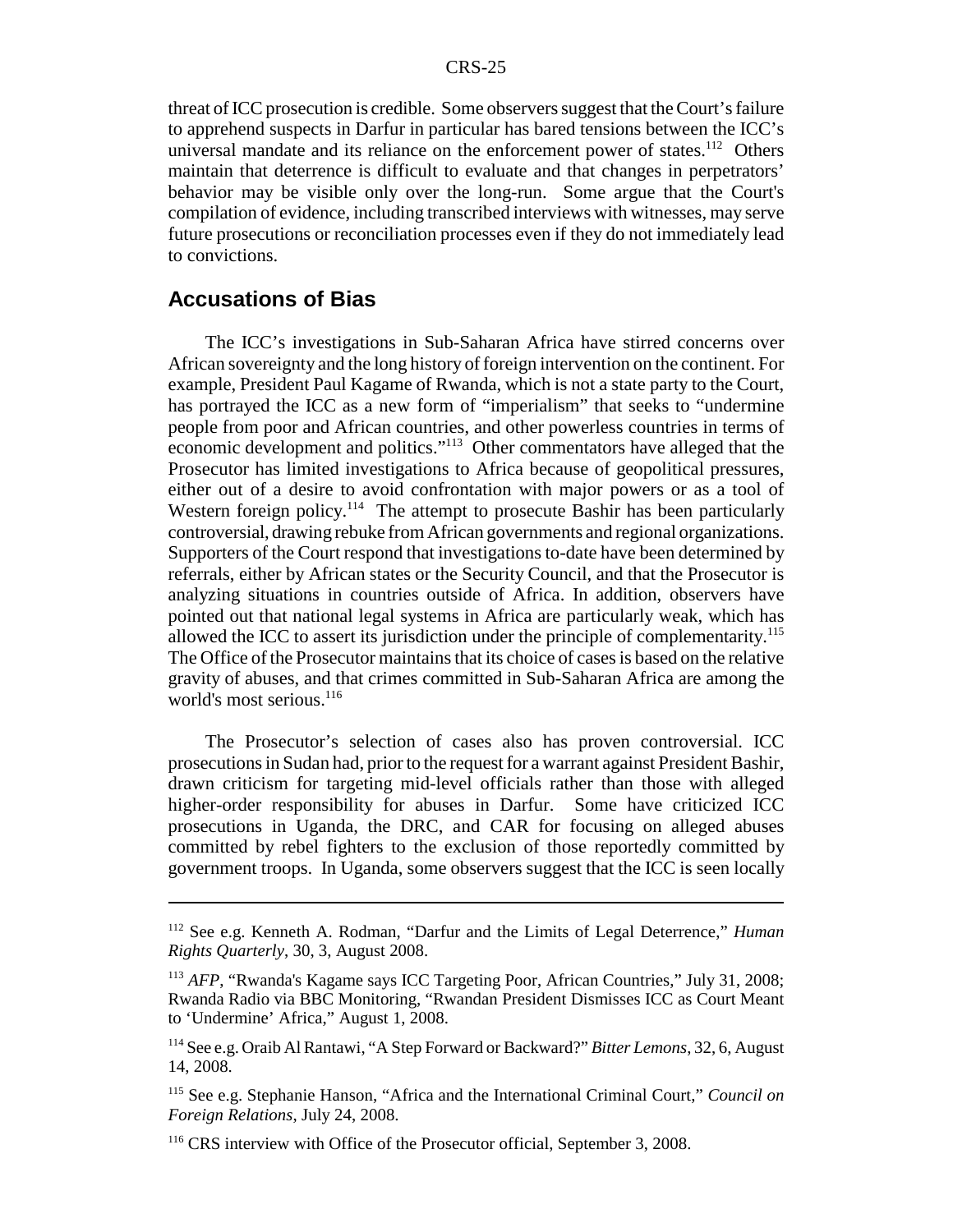as closely associated with the administration of President Museveni, as only LRA commanders have been targeted since the Prosecutor's investigation in northern Uganda began despite reported abuses by government troops.<sup>117</sup> The decision to pursue DRC opposition leader Jean-Pierre Bemba Gombo has provoked accusations that the Prosecutor was swayed by political bias or excessive pragmatism. As one pair of authors has written, "perceptions of the ICC on the ground have at times been damaged by insufficient efforts by the Court to make clear the basis on which individuals have been the subject of warrants and of particular charges, while those of apparently equal culpability have not."118 ICC supporters have responded that the Prosecutor is mandated to focus on a limited number of particularly serious cases, and that investigations are ongoing and could lead to prosecutions against members of opposing sides in the future.

## **Justice vs. Peace?**

One of the most persistent criticisms of the ICC's actions in Africa has been that by prosecuting active participants in ongoing or recently settled conflicts, the Court risks prolonging violence or endangering fragile peace processes. By removing the bargaining chip of amnesty from the negotiating table, critics allege, the ICC may remove incentives for peace settlements while encouraging perpetrators to remain in power in order to shield themselves from prosecution. Some observe that in such cases, "it is difficult to tell victims of these conflicts that the prosecution of a small number of people should take precedence over a peace deal that may end the appalling conditions they endure and the daily risks they face."<sup>119</sup>

Concerns that the aims of "justice" and "peace" may conflict have been particularly prominent in Uganda and Sudan. In Uganda, some observers argue that ICC arrest warrants against LRA commanders have acted as an impediment to achieving a final peace agreement. However, others counter that the threat of ICC prosecution, on top of other shifts in the conflict, was a decisive factor in bringing the LRA to the negotiating table in 2006. This observation has led some to see the ICC in Uganda as "an important ingredient in a political solution" for the conflictplagued north.120 In Sudan, some observers have argued that the attempt to prosecute President Bashir could endanger the Comprehensive Peace Agreement for southern Sudan and the peace process in Darfur, or provide an incentive to the ruling party to cling to power ahead of elections scheduled for 2009. For example, according to former U.S. envoy to Sudan Andrew Natsios, "the regime will now avoid any compromise or anything that would weaken their already weakened position, because

<sup>&</sup>lt;sup>117</sup> Michael Otim and Marieke Wierda, "Justice at Juba: International Obligations and Local Demands in Northern Uganda," in *Courting Conflict?* See also Tim Allen, Op. Cit. The Prosecutor is investigating alleged abuses by the Ugandan military. Observers agree, however, that alleged abuses by government troops are not equal in gravity to those reportedly committed by the LRA.

<sup>118</sup> Waddell and Clark, Op. Cit.

<sup>119</sup> Nick Grono and Adam O'Brien, "Justice in Conflict? The ICC and Peace Processes," in *Courting Conflict?*

<sup>120</sup> Akhavan, "The Lord's Resistance Army Case," Op. Cit.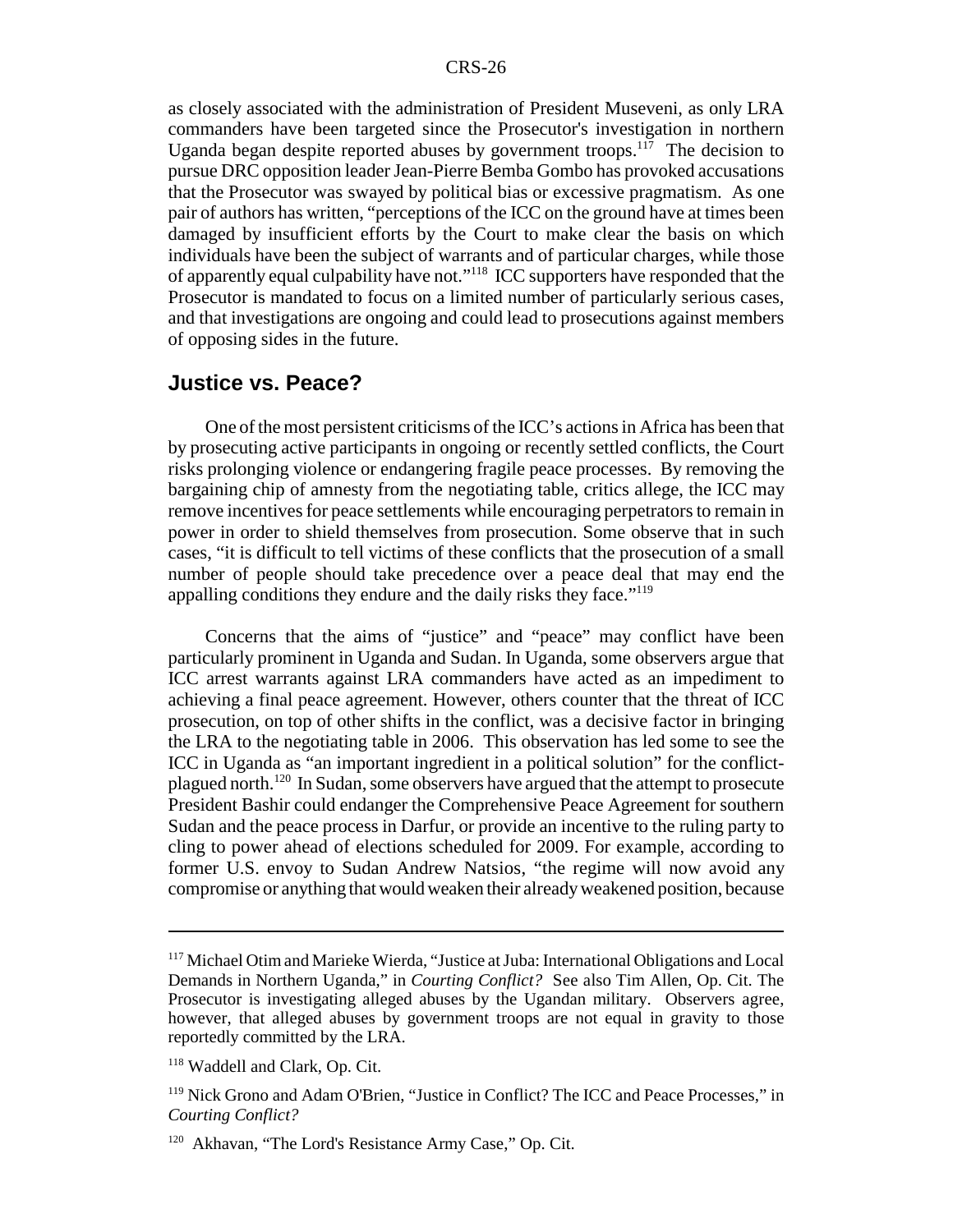#### CRS-27

if they are forced from office they face trials before the ICC… [An ICC warrant for Bashir] may well shut off the last remaining hope for a peaceful settlement for the country."<sup>121</sup> U.N. Secretary-General Ban Ki-moon, who has maintained a neutral position on the ICC's actions in Sudan, has nonetheless argued that the international community must seek to balance "peace" and "justice" in dealing with the conflict in Darfur.<sup>122</sup> On the other hand, some argue the ICC request for a warrant against Bashir has opened up new opportunities to secure a just peace in Darfur. Indeed, several see progress in the Sudanese ruling party's decision to reach out to its domestic political rivals, for example by appointing south Sudan's Vice President Kiir to head a government commission to coordinate the government's response to the ICC.123 Moreover, U.S. officials, Darfur advocacy groups, and others have stated that justice and accountability are paramount aims in Sudan.

Supporters of international prosecutions maintain that the pursuits of peace and justice are complementary, rather than opposed, as a credible threat of prosecution may serve as an important lever of pressure on actors in a conflict.<sup>124</sup> For example, Priscilla Hayner of the International Center for Transitional Justice writes, "it would be wrong to suggest that pragmatism always trumps principle in matters of life and death, and thus that one must ease up on justice in order to achieve peace. In some cases, the interest of peace has been well served by strong, forthright efforts to advance justice."<sup>125</sup> Many observers have pointed out that discerning the effect of ICC actions on complex processes is extremely difficult. As Nick Grono and Adam O'Brien of the International Crisis Group observe, "peace deals that sacrifice justice often fail to produce peace" in the long-run.<sup>126</sup>

<sup>&</sup>lt;sup>121</sup> Ouoted in Opheera McDoom, "Analysis: Justice Clashes With Peace on Darfur Bashir Warrant," *Reuters*, July 14, 2008.

<sup>122</sup> U.N. Security Council, *Report of the Secretary-General on the deployment of the African Union-United Nations Hybrid Operation in Darfur*, S/2008/558, August 18, 2008. Ban Ki-moon stated on August 28, 2008, that the Prosecutor's request for a warrant had "altered the political landscape, although it is too early to assess the impact it will have on the peace process" (Louis Charbonneau, "Peace in Sudan as Important as Justice — UN's Ban," *Reuters*, August 28, 2008).

<sup>&</sup>lt;sup>123</sup> In early August 2008, the government withdrew troops from the town of Abyei, a flashpoint in the north-south conflict, a move that some see as proof that the NCP has chosen conciliation over confrontation in response to the arrest warrant request. In late August, Bashir visited Juba, the capital of South Sudan, for the first time in nearly two years. See *Oxford Analytica*, "International/Sudan: ICC Pursues Calculated Risk," August 6, 2008.

 $124$  E.g., Caroline Flintoft [International Crisis Group], "Our Silence on Sudan Shames Us," *The Globe and Mail*, June 16, 2008; Sara Darehshori [Human Rights Watch], "Doing the Right Thing for Darfur: An ICC indictment of Sudan's president serves peace and justice," *The Los Angeles Times*, July 15, 2008.

<sup>125</sup> Priscilla Hayner, "Seeking Justice as War Crimes Rage On," *The Chicago Tribune*, July 16, 2008.

<sup>126</sup> Grono and O'Brien, Op. Cit.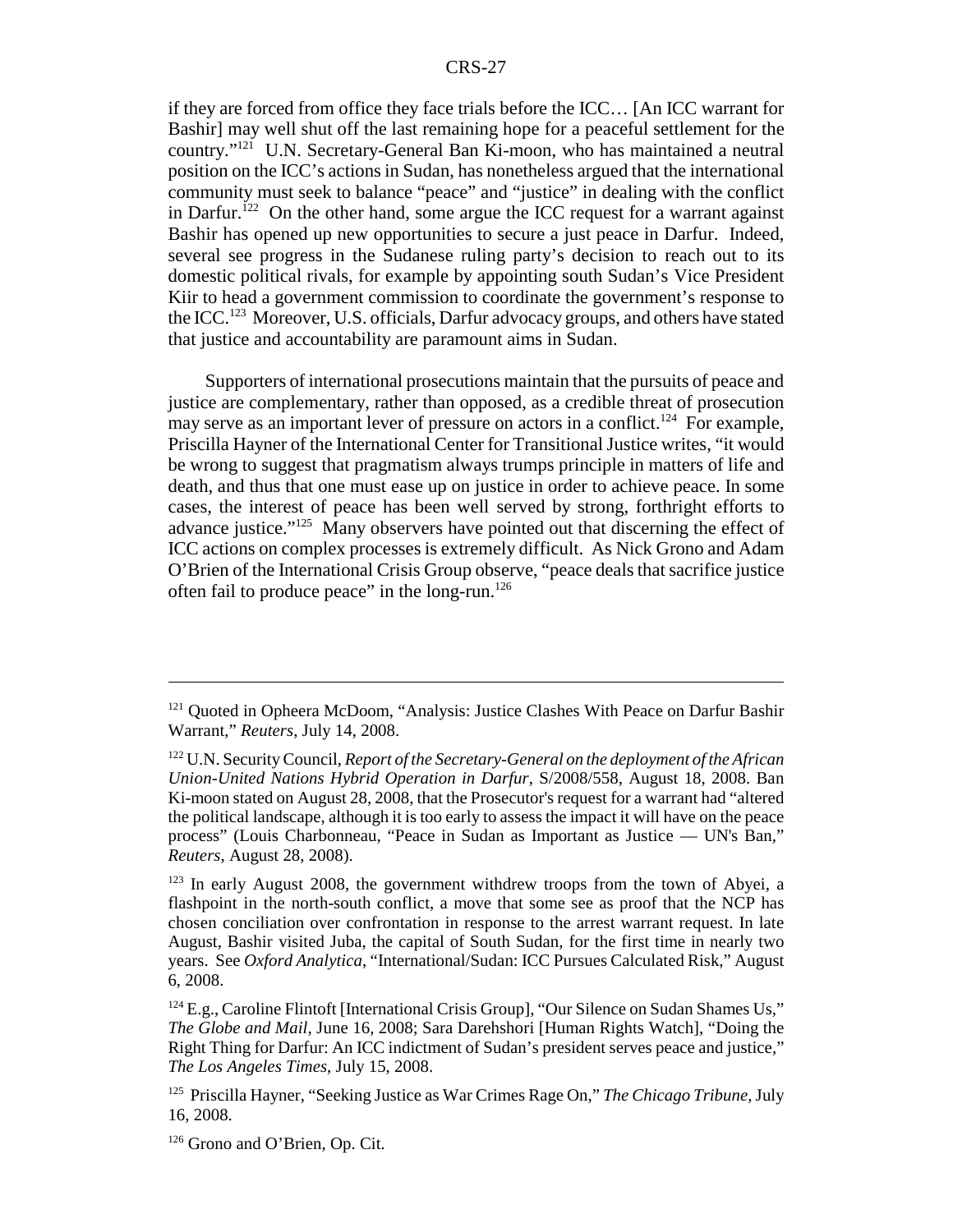## **Implications for Future U.S. Policy on the ICC**

It is unclear whether U.S. views on the acceptability of the ICC have changed as a result of events since July 14, 2008. The United States abstained on Council Resolution 1828 (2008), extending the UNAMID mandate, pointing to the language in a preambular paragraph that referred to the July 14 application by the ICC prosecutor and the possibility of a Council request for deferral of further consideration of ICC consideration of that case as the reason for the abstention. The United States also had abstained on Council Resolution 1593 (2005), by which the Council sent the situation in Darfur to the ICC for investigation. While the Bush Administration would have preferred a different venue for consideration of the genocide conditions in Darfur, it did not halt referral to the ICC by vetoing the resolution.

Some observers have suggested that the U.S. position in the past would not have permitted abstention on the two Council resolutions. Thus, they maintain that the United States has moved to a policy that recognizes that under certain circumstances, the ICC may have a role.<sup>127</sup> Others have pointed out, however, that any perceived moderation in U.S. views toward the Court has not affected its overall position not to become a party to the ICC Statute.

Current U.S. efforts, as reflected by U.S. abstentions in the Council appear to be driven by non-ICC foreign policy issues that are perceived as more important. The need to support the U.S. policy against genocide in Darfur was perceived as more important than overall U.S. opposition to the ICC. This broader policy drove the U.S. abstention on Council referral of the situation to the ICC in 2005. Moreover, the need to ensure that the UNAMID mandate, on the brink of expiring, was extended for another 12 months was perceived as more important and drove the U.S. abstention in July 2008.

John Bellinger, the Legal Advisor to the Secretary of State, in a speech in April on the United States and the ICC, noted,

Now it may strike some as a bit ironic that a senior U.S. Government official would speak at a conference "celebrating" the tenth anniversary of the International Criminal Court, given that the U.S. Government's concerns about the Court are so well known. But I welcome this opportunity to appear to share the U.S. Government's views. Indeed, I will tell you up front that one of my main themes is that even if we disagree over the means chosen by the Rome Statute — and I believe that this is a disagreement that is likely to continue under future U.S. Administrations unless U.S. concerns are addressed — nevertheless

<sup>127</sup> See, for example, *Council on Foreign Relations*, "Bellinger Says International Court Flawed But Deserving of Help in Some Cases," Interview, July 10, 2007; *AP*, "U.S. Ambivalent on Genocide Charge Against Sudan's President, " *International Herald Tribune*, July 15, 2008; Hanson, Op. Cit.; and *Council on Foreign Relations*, "The Dilemma of International Justice," Interview, July 28, 2008.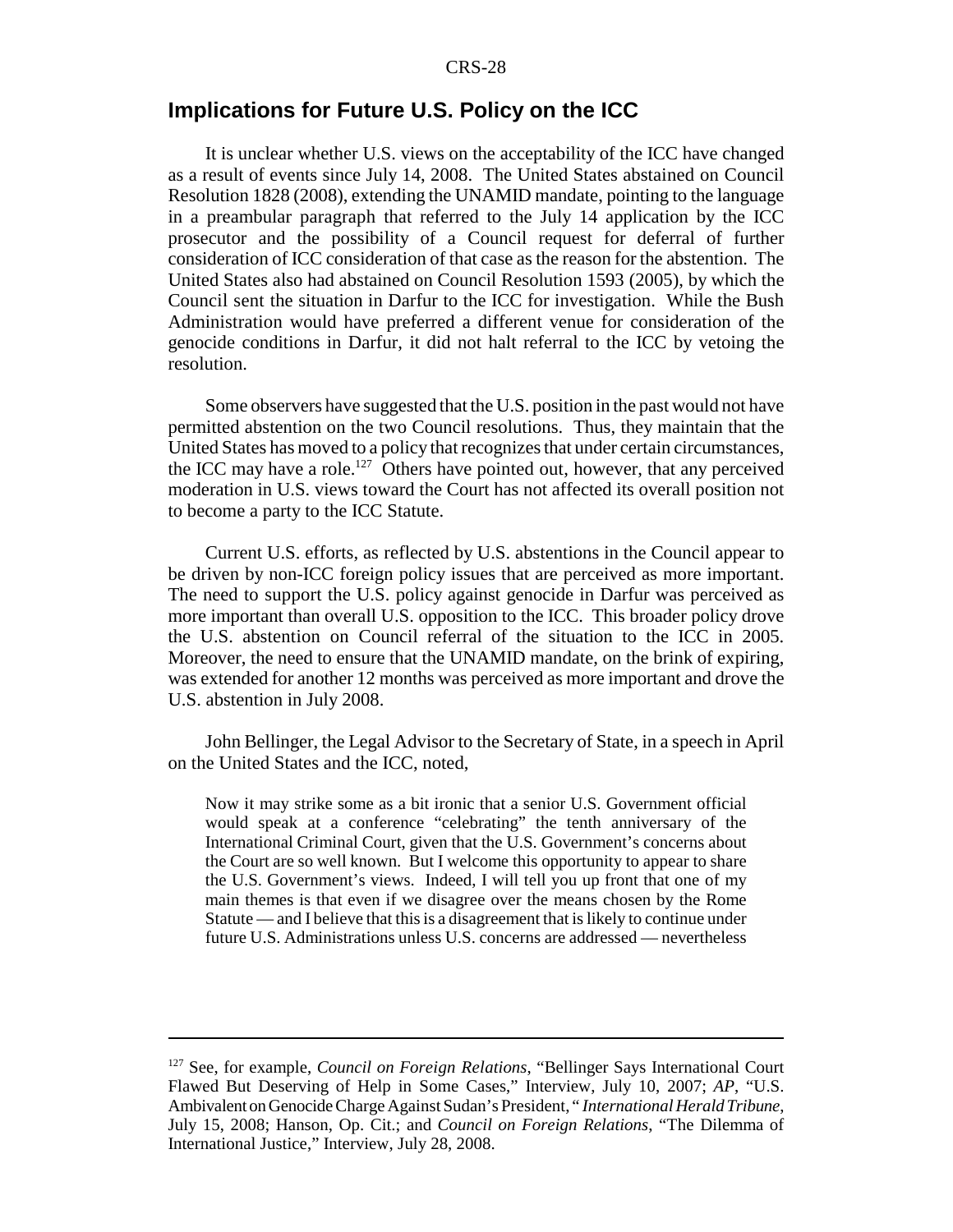#### CRS-29

we do not disagree over the Statute's end goals, and we are prepared to work with those who support the Court in appropriate circumstances.<sup>128</sup>

<sup>&</sup>lt;sup>128</sup> John B. Bellinger, "The United States and the International Criminal Court: Where We've Been and Where We're Going," Remarks to the DePaul University College of Law, Chicago, Illinois, April 25, 2008, available at [http://www.state.gov/s/l/rls/104053.htm].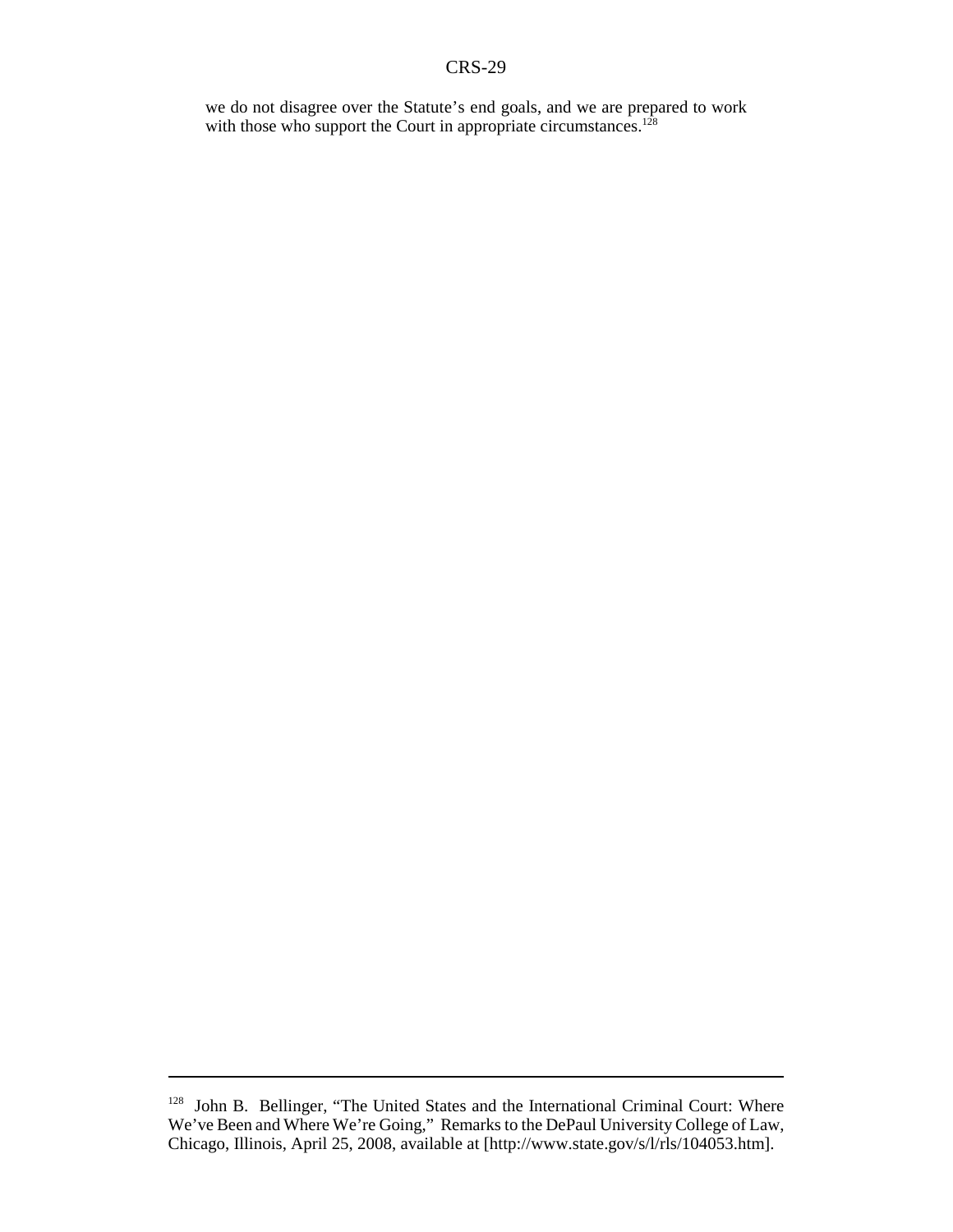## **Appendix A. List of African States Showing Whether They Are Parties to the ICC and Have Ratified The"Article 98 Agreement"**

| <b>Country</b>            | Party to ICC              | <b>Ratified Article 98 Agreement</b> |
|---------------------------|---------------------------|--------------------------------------|
| Algeria                   |                           | X                                    |
| Angola                    |                           | $\mathbf X$                          |
| Benin                     | $\boldsymbol{\mathrm{X}}$ | $\overline{\text{X}}$                |
| Botswana                  | $\boldsymbol{\mathrm{X}}$ | $\overline{\text{X}}$                |
| <b>Burkina Faso</b>       | $\overline{\mathrm{X}}$   | $\overline{\text{X}}$                |
| Burundi                   | $\boldsymbol{\mathrm{X}}$ | X                                    |
| Cameroon                  |                           | X                                    |
| Cape Verde                |                           | $\overline{\text{X}}$                |
| Central African Republic  | $\mathbf X$               | X                                    |
| Chad                      | $\overline{X}$            | $\overline{\text{X}}$                |
| Comoros                   | $\overline{\text{X}}$     | $\overline{\text{X}}$                |
| Congo, Republic of        | $\overline{X}$            | $\overline{\text{X}}$                |
| Congo, Democratic         |                           |                                      |
| Republic of               | X                         | X                                    |
| Côte d'Ivoire             |                           | $\overline{\text{X}}$                |
| Djibouti                  | $\boldsymbol{\mathrm{X}}$ | $\overline{\text{X}}$                |
| Egypt                     |                           | $\overline{\text{X}}$                |
| <b>Equatorial Guinea</b>  |                           | $\overline{X}$                       |
| Eritrea                   |                           | X                                    |
| Ethiopia                  |                           |                                      |
| Gabon                     | X                         | X                                    |
| Gambia, The               | $\overline{\text{X}}$     | $\overline{\text{X}}$                |
| Ghana                     | $\overline{\text{X}}$     | $\overline{\text{X}}$                |
| Guinea                    | $\overline{\text{X}}$     | $\overline{\text{X}}$                |
| Guinea-Bissau             |                           | X                                    |
| Kenya <sup>a</sup>        | X                         |                                      |
| Lesotho                   | $\mathbf X$               | X                                    |
| Liberia                   | $\mathbf X$               | X                                    |
| Libya                     |                           |                                      |
| Madagascar                | $\boldsymbol{\mathrm{X}}$ | $\mathbf X$                          |
| Malawi                    | $\overline{\text{X}}$     | $\overline{\text{X}}$                |
| Mali <sup>a</sup>         | $\overline{\text{X}}$     |                                      |
| Mauritania                |                           | X                                    |
| <b>Mauritius</b>          | X                         | $\overline{\text{X}}$                |
| Morocco                   |                           | X                                    |
| Mozambique                |                           | X                                    |
| Namibia <sup>a</sup>      | $\mathbf X$               |                                      |
| Niger <sup>a</sup>        | $\overline{\text{X}}$     |                                      |
| Nigeria                   | $\mathbf X$               | X                                    |
| Rwanda                    |                           | $\overline{\text{X}}$                |
| São Tomé and Príncipe     |                           | X                                    |
| Senegal                   | $\boldsymbol{\mathrm{X}}$ | $\overline{\text{X}}$                |
| Seychelles                |                           | $\overline{\text{X}}$                |
| Sierra Leone              | $\overline{\text{X}}$     | X                                    |
| Somalia                   |                           |                                      |
| South Africa <sup>a</sup> | X                         |                                      |
| Sudan                     |                           |                                      |
| Swaziland                 |                           | X                                    |